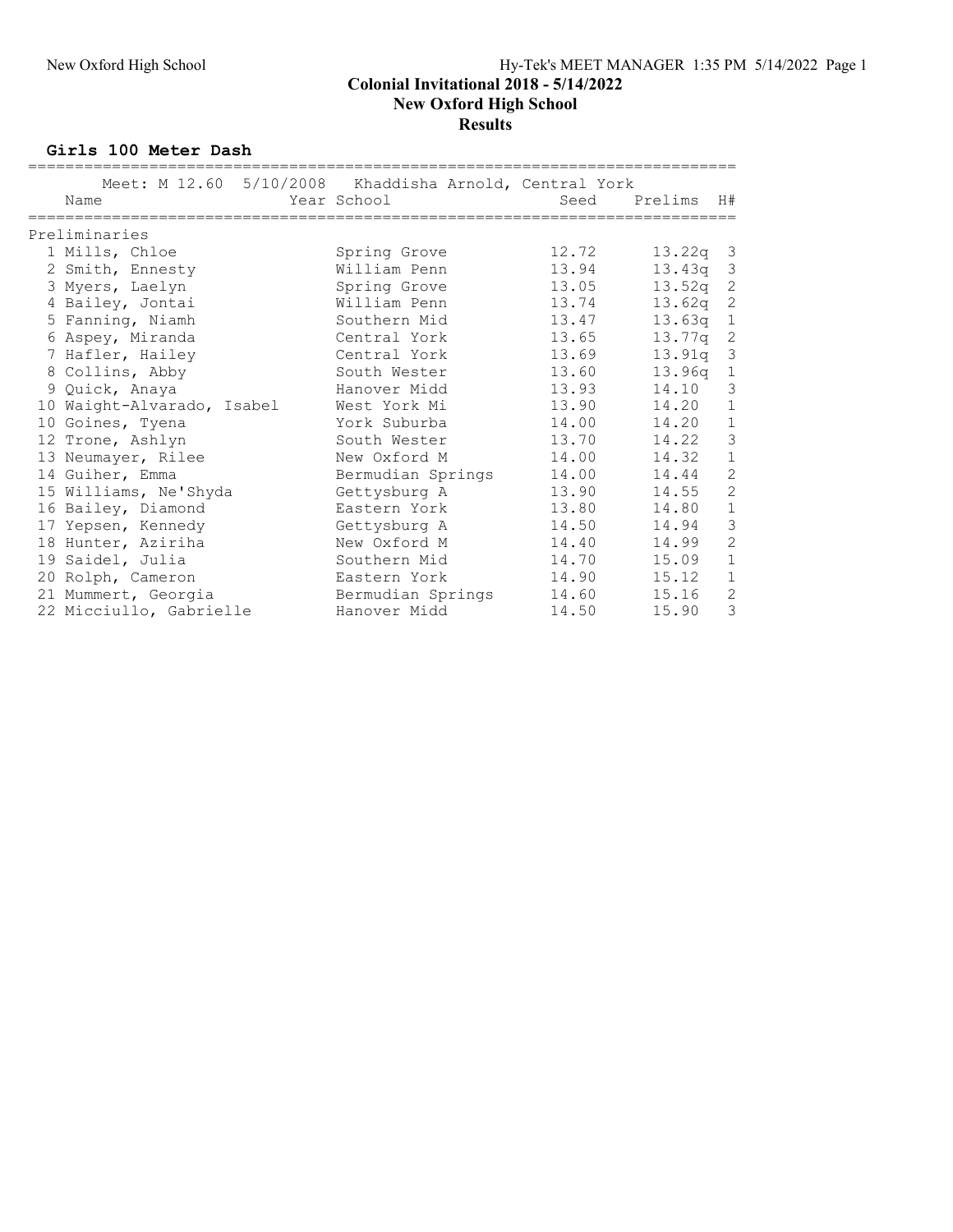# New Oxford High School Hy-Tek's MEET MANAGER 1:35 PM 5/14/2022 Page 2

#### Colonial Invitational 2018 - 5/14/2022 New Oxford High School **Results**

Girls 100 Meter Dash

| Name             | Meet: M 12.60 5/10/2008 Khaddisha Arnold, Central York<br>Year School | Prelims Finals Points |       |  |
|------------------|-----------------------------------------------------------------------|-----------------------|-------|--|
| Finals           |                                                                       |                       |       |  |
| 1 Mills, Chloe   | Spring Grove                                                          | 13.22                 | 13.22 |  |
| 2 Smith, Ennesty | William Penn                                                          | 13.43                 | 13.43 |  |
| 3 Myers, Laelyn  | Spring Grove                                                          | 13.52                 | 13.52 |  |
| 4 Bailey, Jontai | William Penn                                                          | 13.62                 | 13.62 |  |
| 5 Fanning, Niamh | Southern Mid                                                          | 13.63                 | 13.63 |  |
| 6 Aspey, Miranda | Central York                                                          | 13.77                 | 13.77 |  |
| 7 Hafler, Hailey | Central York                                                          | 13.91                 | 13.91 |  |
| 8 Collins, Abby  | South Wester                                                          | 13.96                 | 13.96 |  |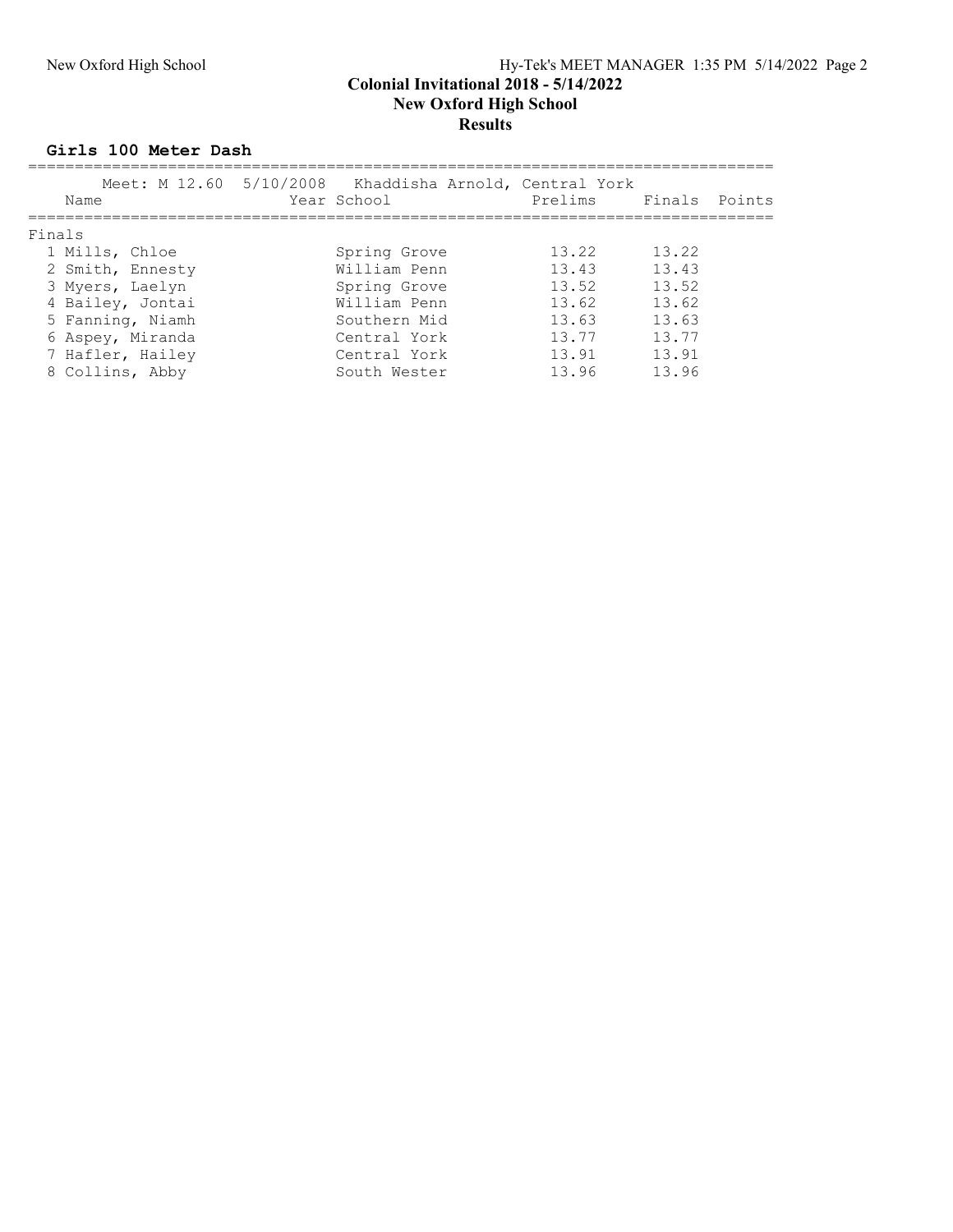#### Colonial Invitational 2018 - 5/14/2022 New Oxford High School **Results**

Girls 200 Meter Dash

| Name                       | Meet: M 26.40 5/12/2012 Lynn Mooradian, Southwestern<br>Year School | Seed  | Finals H# Points |                |  |
|----------------------------|---------------------------------------------------------------------|-------|------------------|----------------|--|
| 1 Mills, Chloe             | Spring Grove                                                        | 27.11 | 27.12            | 4              |  |
| 2 Myers, Laelyn            | Spring Grove                                                        | 27.68 | 28.14            | 4              |  |
| 3 Smith, Ennesty           | William Penn                                                        | 29.14 | 28.45            | 3              |  |
| 4 Bailey, Jontai           | William Penn                                                        | 28.74 | 28.56            | 4              |  |
| 5 Guiher, Emma             | Bermudian Springs                                                   | 29.00 | 28.64            | 4              |  |
| 6 Williams, Ne'Shyda       | Gettysburg A                                                        | 29.70 | 29.16            | 3              |  |
| 7 Fernandes, Esther        | South Wester                                                        | 28.70 | 29.26            | 4              |  |
| 8 Goines, Tyena            | York Suburba                                                        | 30.70 | 29.57            | 2              |  |
| 9 Alston, Amanda           | Central York                                                        | 29.20 | 29.64            | 3              |  |
| 10 Sneeringer, Chloe       | South Wester                                                        | 29.50 | 29.99            | 3              |  |
| 11 Quick, Anaya            | Hanover Midd                                                        | 29.00 | 30.00            | 4              |  |
| 12 Neumayer, Rilee         | New Oxford M                                                        | 29.70 | 30.01            | 3              |  |
| 13 Yepsen, Kennedy         | Gettysburg A                                                        | 30.40 | 30.28            | $\overline{2}$ |  |
| 14 Mummert, Georgia        | Bermudian Springs                                                   | 30.93 | 30.79            | 2              |  |
| 14 Rodriguz-Smith, Zalycya | Central York                                                        | 30.20 | 30.79            | 3              |  |
| 16 Hunter, Aziriha         | New Oxford M                                                        | 30.30 | 31.18            | 2              |  |
| 17 Eric, Neveah            | York Suburba                                                        | 31.70 | 31.26            | $\mathbf 1$    |  |
| 18 Stoll, Danika           | Eastern York                                                        | 31.70 | 31.39            | $\mathbf{1}$   |  |
| 19 Phelps, Marley          | Eastern York                                                        | 32.20 | 32.39            |                |  |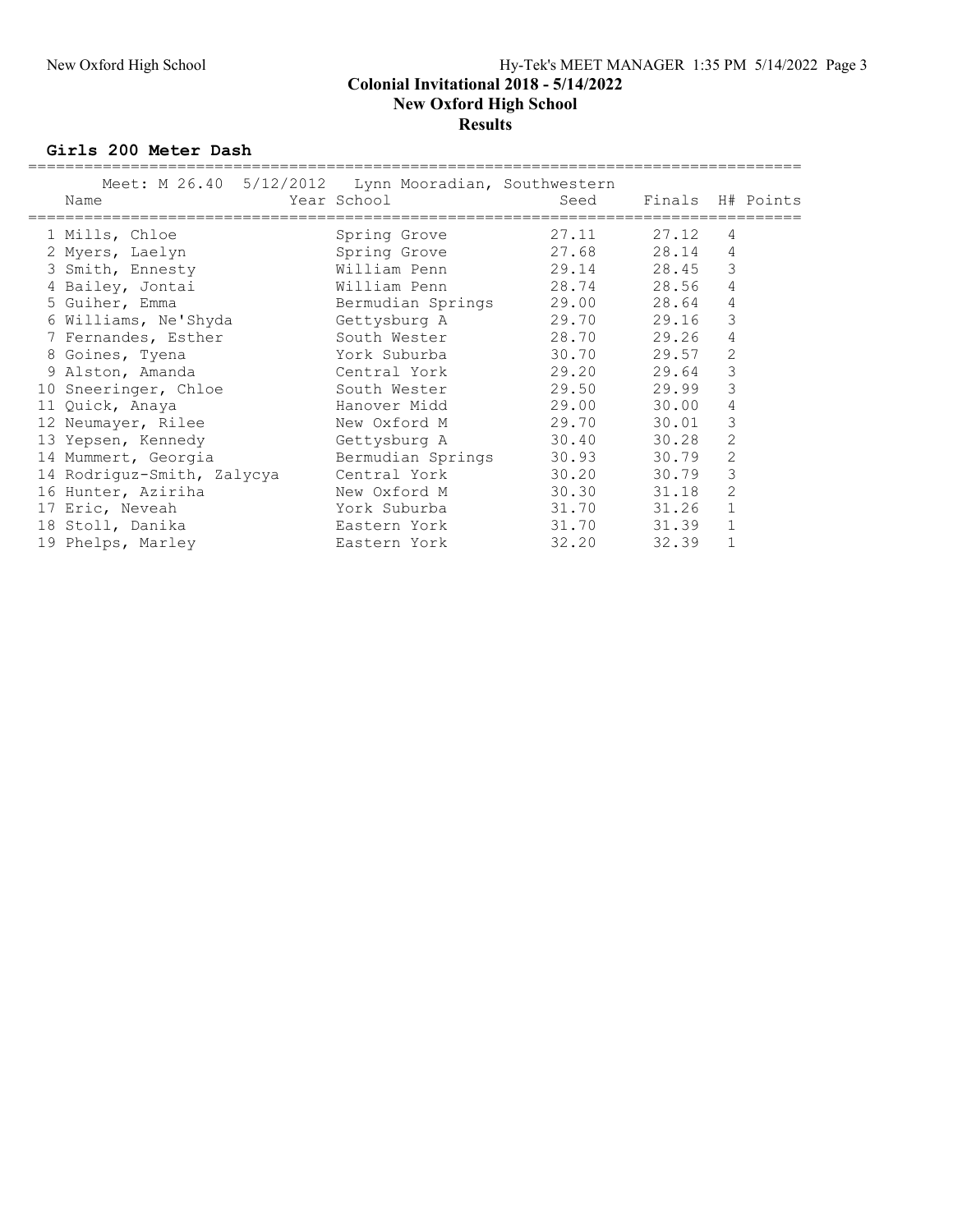#### New Oxford High School Hy-Tek's MEET MANAGER 1:35 PM 5/14/2022 Page 4 Colonial Invitational 2018 - 5/14/2022 New Oxford High School **Results**

Girls 400 Meter Dash

|                      | Meet: M 59.40 5/12/2012 Erin Wilson, Central York |         |                  |                |  |
|----------------------|---------------------------------------------------|---------|------------------|----------------|--|
| Name                 | Year School                                       | Seed    | Finals H# Points |                |  |
|                      |                                                   |         |                  |                |  |
| 1 Potts, Lily        | Spring Grove                                      | 1:08.70 | 1:06.52          | 3              |  |
| 2 Kleinfield, Eden   | William Penn                                      | 1:03.00 | 1:06.59          | 3              |  |
| 3 Collins, Abby      | South Wester                                      | 1:08.60 | 1:07.01          | 3              |  |
| 4 Fanning, Niamh     | Southern Mid                                      | 1:09.00 | 1:07.12          | $\overline{2}$ |  |
| 5 Lurz, Makenna      | South Wester 1:08.90                              |         | 1:07.66          | 3              |  |
| 6 Shalbazz, Ziqqy    | William Penn                                      | 1:05.00 | 1:08.34          | 3              |  |
| 7 Bailey, Diamond    | Eastern York                                      | 1:07.50 | 1:09.41          | 3              |  |
| 8 Rolph, Cameron     | Eastern York                                      | 1:11.10 | 1:11.61          | 2              |  |
| 9 Zukic, Adna        | New Oxford M                                      | 1:13.60 | 1:12.09          | 2              |  |
| 10 Miller, Marissa   | Spring Grove                                      | 1:13.00 | 1:14.87          | 2              |  |
| 11 Eady, Finesse     | Central York                                      | 1:16.00 | 1:15.05          | $\mathbf{1}$   |  |
| 12 Miller, Cailyn    | New Oxford M                                      | 1:13.50 | 1:15.07          | 2              |  |
| 13 Frey, Neveah      | York Suburba                                      | 1:16.60 | 1:16.49          | $\mathbf{1}$   |  |
| 14 Yepsen, Kennedy   | Gettysburg A                                      | 1:14.00 | 1:16.89          | 2              |  |
| 15 Motter, Bailey    | Central York                                      | 1:17.00 | 1:17.29          |                |  |
| 16 Stambaugh, Audrey | Bermudian Springs                                 | 1:18.47 | 1:17.31          | $\mathbf{1}$   |  |
| 17 Hissong, Olivia   | Hanover Midd                                      | 1:17.00 | 1:18.93          | $\mathbf 1$    |  |
| 18 Myers, Fiona      | West York Mi                                      | 1:20.00 | 1:20.91          |                |  |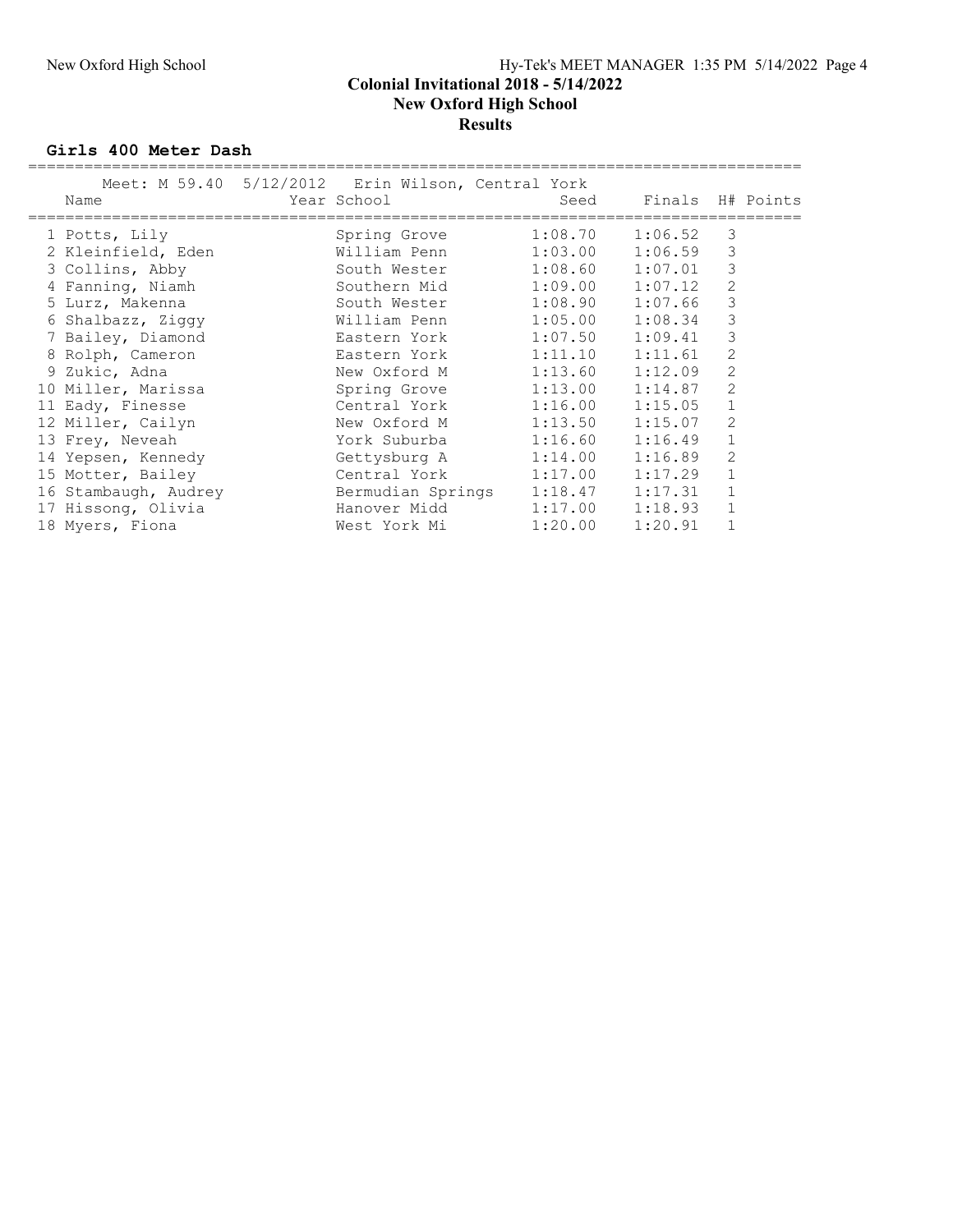# New Oxford High School Hy-Tek's MEET MANAGER 1:35 PM 5/14/2022 Page 5 Colonial Invitational 2018 - 5/14/2022

### New Oxford High School **Results**

Girls 800 Meter Run

| Meet: M 2:24.70 5/9/2009 Kelsey Ibarra, Central York<br>Name | Year School       | Seed                | Finals Points |  |
|--------------------------------------------------------------|-------------------|---------------------|---------------|--|
| 1 Bahn, Ella                                                 | Spring Grove      | 2:26.20             | 2:23.64M      |  |
| 2 Thoman, Camryn                                             | New Oxford M      | 2:37.00             | 2:33.61       |  |
| 3 Cook, Cali                                                 | South Wester      | 2:38.00             | 2:37.83       |  |
| 4 Waight-Alvarado, Isabel Mest York Mi                       |                   | 2:48.00             | 2:43.33       |  |
| 5 Nguyen, Minh-Trang                                         | West York Mi      | $2:42.00$ $2:43.96$ |               |  |
| 6 Campbell, Samantha Gettysburg A                            |                   | 2:56.00             | 2:48.82       |  |
| 7 Kernan, Carli                                              | Southern Mid      | 2:53.30             | 2:49.72       |  |
| 8 Flinchbaugh, Annette                                       | Eastern York      | 2:53.80             | 2:50.57       |  |
| 9 Soullaird, Emily                                           | South Wester      | 2:50.00             | 2:52.53       |  |
| 10 Deal, Sarah Grace                                         | York Suburba      | 2:57.70             | 2:56.01       |  |
| 11 Allison, Kylie                                            | Spring Grove      | 2:56.10             | 2:56.69       |  |
| 12 Isaac, Julia                                              | Eastern York      | 2:54.90             | 2:56.88       |  |
| 13 Harris, Kelly                                             | New Oxford M      | 2:58.00             | 2:57.94       |  |
| 14 Shelby, Mia                                               | Bermudian Springs | 3:00.00             | 3:00.41       |  |
| 15 Purvis, Emily                                             | Central York      | 3:11.00             | 3:03.76       |  |
| 16 Womack, Natalie                                           | Southern Mid      | 3:00.00             | 3:05.32       |  |
| 17 Busse, Evelyn                                             | York Suburba      | 3:22.00             | 3:17.34       |  |
| 18 Ensor, Ashlynn                                            | Bermudian Springs | $3:36.00$ $3:19.74$ |               |  |
| 19 Drennan, Samara                                           | Central York      | 3:23.00             | 3:25.28       |  |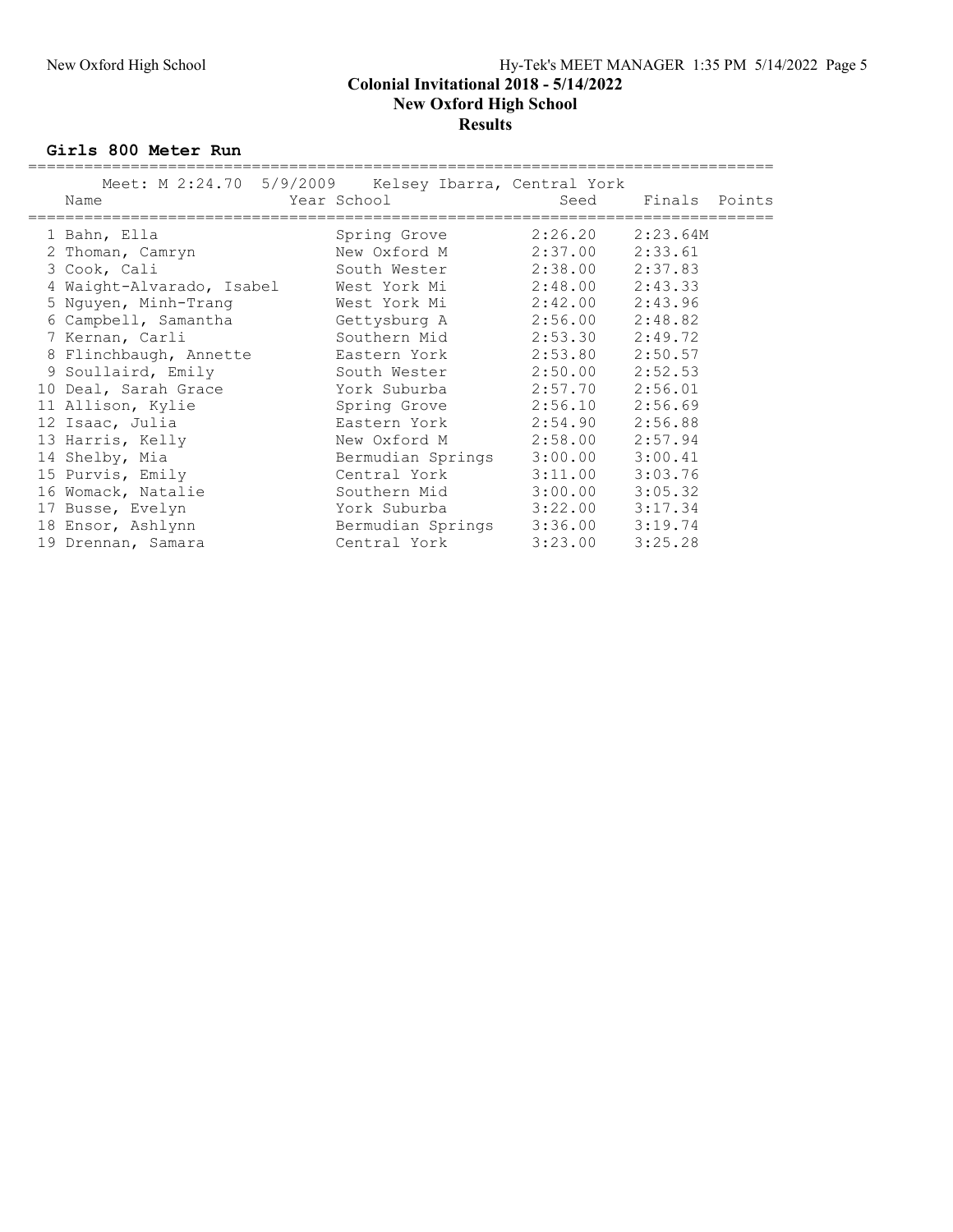### New Oxford High School Hy-Tek's MEET MANAGER 1:35 PM 5/14/2022 Page 6 Colonial Invitational 2018 - 5/14/2022 New Oxford High School **Results**

#### Girls 1600 Meter Run

| Meet: M 5:22.80 5/9/2015 Gwen Lloyd, Red Lion Are<br>Name | Year School  | Seed    | Finals Points       |  |
|-----------------------------------------------------------|--------------|---------|---------------------|--|
|                                                           |              |         |                     |  |
| 1 Cook, Cali                                              | South Wester | 5:57.00 | 5:58.50             |  |
| 2 Campbell, Samantha                                      | Gettysburg A |         | $6:14.80$ $6:04.05$ |  |
| 3 Flinchbaugh, Annette bastern York                       |              |         | $5:59.00$ $6:07.44$ |  |
| 4 Waight-Alvarado, Isabel Mest York Mi                    |              | 6:27.00 | 6:10.83             |  |
| 5 Gass, Jade                                              | South Wester | 6:04.00 | 6:11.32             |  |
| 6 Nguyen, Minh-Trang                                      | West York Mi | 6:31.00 | 6:14.92             |  |
| 7 Allison, Kylie                                          | Spring Grove |         | $6:25.20$ $6:16.67$ |  |
| 8 Isaac, Julia                                            | Eastern York | 6:16.00 | 6:19.31             |  |
| 9 Wilt, Joey                                              | Southern Mid | 6:28.00 | 6:20.43             |  |
| 10 Harris, Kelly                                          | New Oxford M | 6:21.00 | 6:20.86             |  |
| 11 Deal, Sarah Grace                                      | York Suburba | 6:32.00 | 6:21.09             |  |
| 12 Purvis, Emily                                          | Central York | 6:42.00 | 6:44.11             |  |
| 13 Rang, Hailey                                           | Spring Grove | 6:33.00 | 6:44.72             |  |
| 14 Bailey, Madison                                        | New Oxford M | 6:43.00 | 6:45.15             |  |
| 15 Nawn, Megan                                            | Hanover Midd | 7:21.00 | 7:07.73             |  |
| 16 Busse, Evelyn                                          | York Suburba |         | $7:19.00$ $7:14.59$ |  |
| 17 Dively, Makenna                                        | Central York | 7:54.00 | 7:54.06             |  |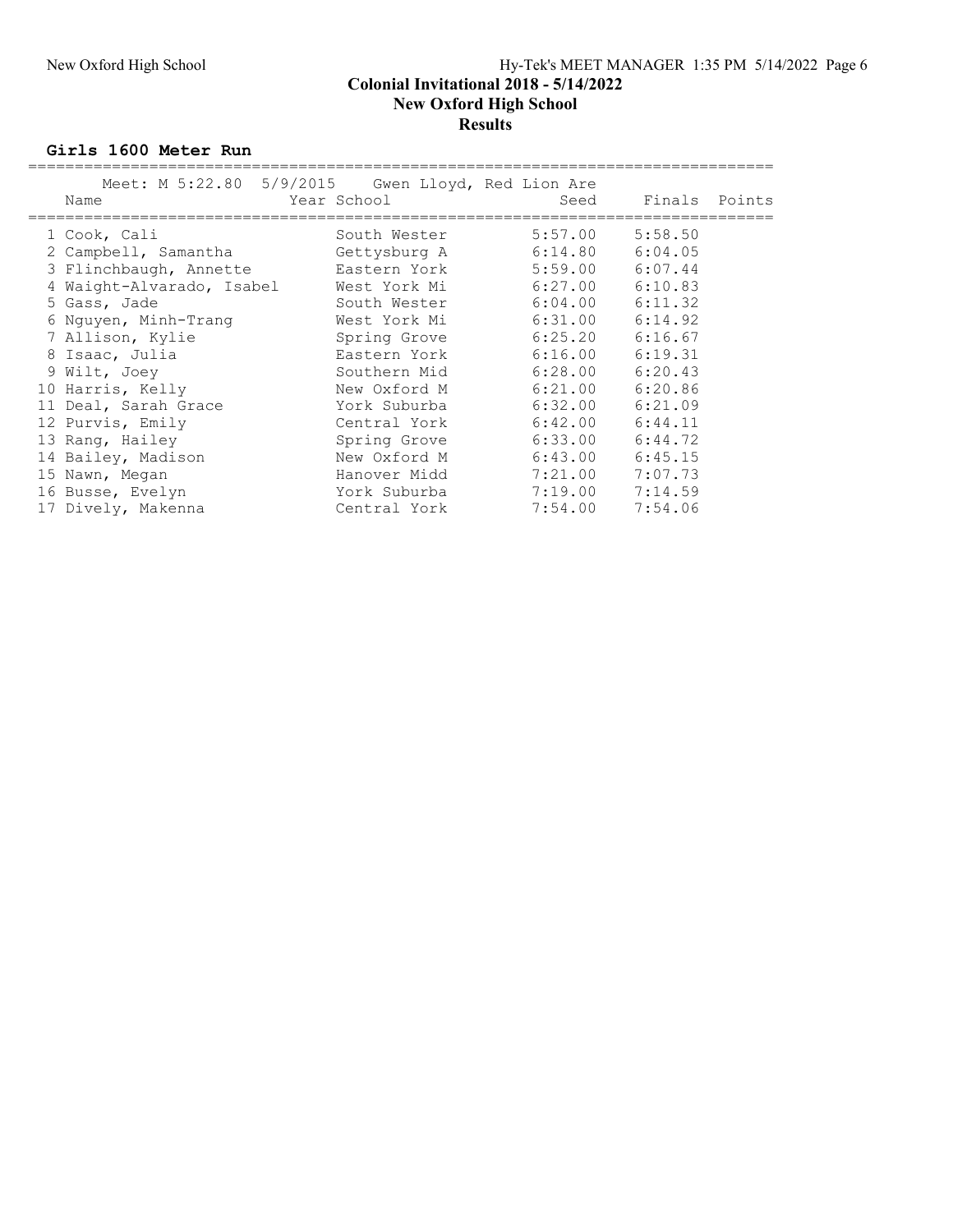#### Colonial Invitational 2018 - 5/14/2022 New Oxford High School **Results**

Girls 100 Meter Hurdles

| Meet: M 15.34 5/13/2017 Alli Cullen, West York Ar<br>Name | Year School       | Seed     | Prelims<br>H#                        |
|-----------------------------------------------------------|-------------------|----------|--------------------------------------|
| Preliminaries                                             |                   |          |                                      |
| 1 Bahn, Ella                                              | Spring Grove      | 15.10    | $16.05q$ 3                           |
| 2 Fernandes, Esther                                       | South Wester      | 17.20    | 17.56q<br>2                          |
| 2 Smith, Julia                                            | South Wester      | 17.40    | 17.56 <sub>q</sub><br>$\overline{1}$ |
| 4 Nguyen, Minh-Trang                                      | West York Mi      | 17.25    | 17.94a<br>$\mathbf{1}$               |
| 5 Edwards, Jaedyn                                         | New Oxford M      | 17.70    | 2<br>17.96q                          |
| 6 Guiher, Emma                                            | Bermudian Springs | 19.10    | 19.26q<br>$\mathbf{1}$               |
| 7 Bailey, Diamond                                         | Eastern York      | 18.70    | $\mathcal{E}$<br>19.28q              |
| 8 Bones, Imagine                                          | William Penn      | 19.24    | $\mathbf{1}$<br>19.41a               |
| 9 Cornett, Kaylee                                         | Hanover Midd      | 19.43    | 3<br>19.44                           |
| 10 Bergen, Meredith                                       | New Oxford M      | 18.50    | 3<br>19.47                           |
| 11 Voss, Megan                                            | Southern Mid      | 19.30    | $\mathbf{2}$<br>19.66                |
| 12 Scheungrab, Samantha                                   | Gettysburg A      | 19.75    | $\mathcal{S}$<br>19.95               |
| 13 Micciullo, Gabrielle                                   | Hanover Midd      | 19.03    | $\overline{c}$<br>20.04              |
| 14 Stambaugh, Audrey                                      | Bermudian Springs | 20.29    | $\mathbf{2}$<br>20.54                |
| 15 Karandrikas, Maria                                     | York Suburba      | 22.50    | $1\,$<br>21.99                       |
| 16 Jackson, Julia                                         | Central York      | 21:08.00 | $\mathfrak{Z}$<br>22.55              |
| 17 Wile, Sophia                                           | York Suburba      | 24.89    | $\mathbf 1$<br>37.55                 |
| -- Atwater, Faith                                         | Central York      | 21:08.00 | 2<br>DO.                             |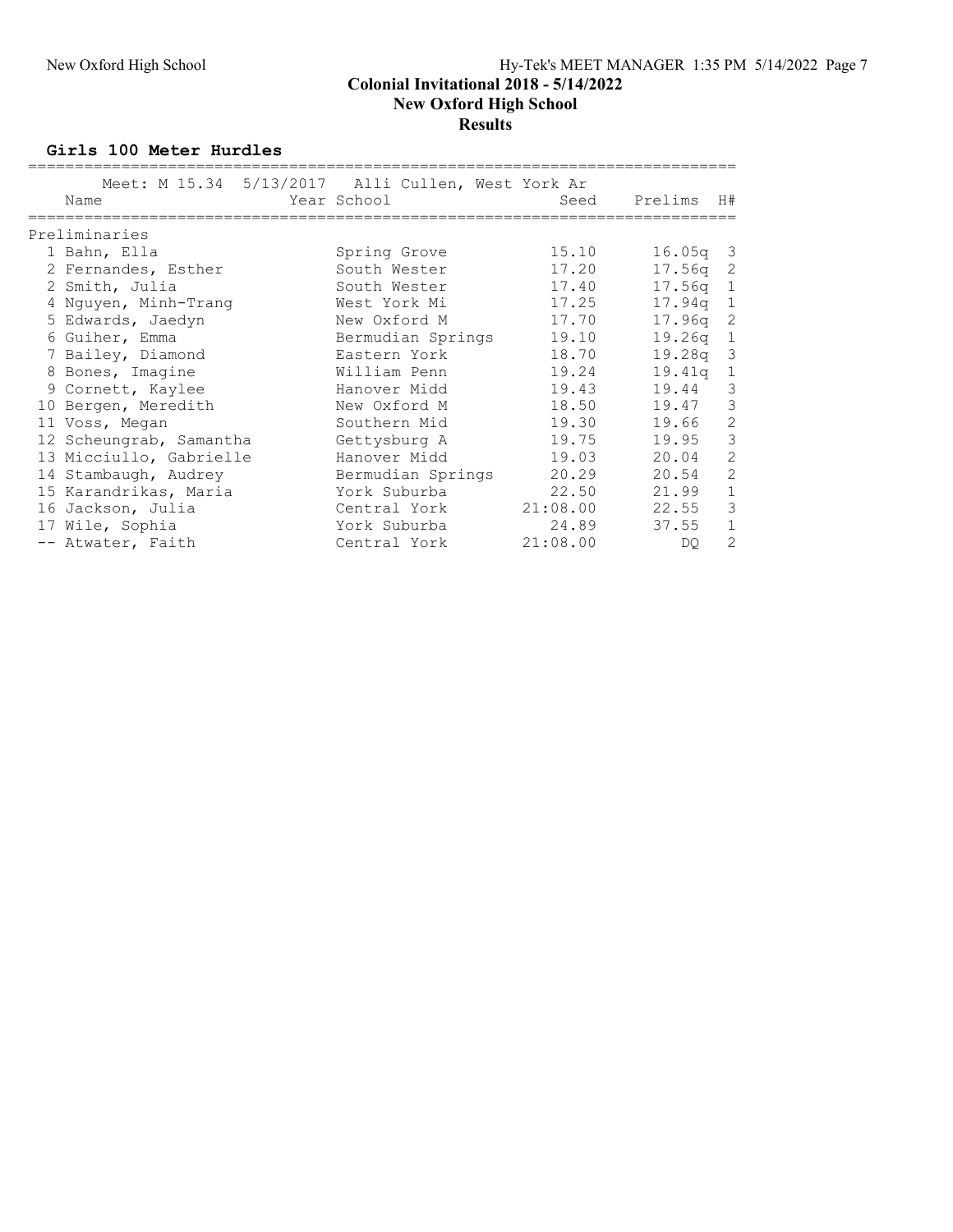# New Oxford High School Hy-Tek's MEET MANAGER 1:35 PM 5/14/2022 Page 8

#### Colonial Invitational 2018 - 5/14/2022 New Oxford High School **Results**

#### Girls 100 Meter Hurdles

| Name                 | Meet: M 15.34 5/13/2017 Alli Cullen, West York Ar<br>Year School | Prelims |       | Finals Points |
|----------------------|------------------------------------------------------------------|---------|-------|---------------|
| Finals               |                                                                  |         |       |               |
| 1 Bahn, Ella         | Spring Grove                                                     | 16.05   | 15.41 |               |
| 2 Fernandes, Esther  | South Wester                                                     | 17.56   | 17.17 |               |
| 3 Smith, Julia       | South Wester                                                     | 17.56   | 17.26 |               |
| 4 Edwards, Jaedyn    | New Oxford M                                                     | 17.96   | 17.70 |               |
| 5 Nguyen, Minh-Trang | West York Mi                                                     | 17.94   | 17.90 |               |
| 6 Guiher, Emma       | Bermudian Springs                                                | 19.26   | 18.65 |               |
| 7 Bailey, Diamond    | Eastern York                                                     | 19.28   | 18.84 |               |
| 8 Bones, Imagine     | William Penn                                                     | 19.41   | 20.05 |               |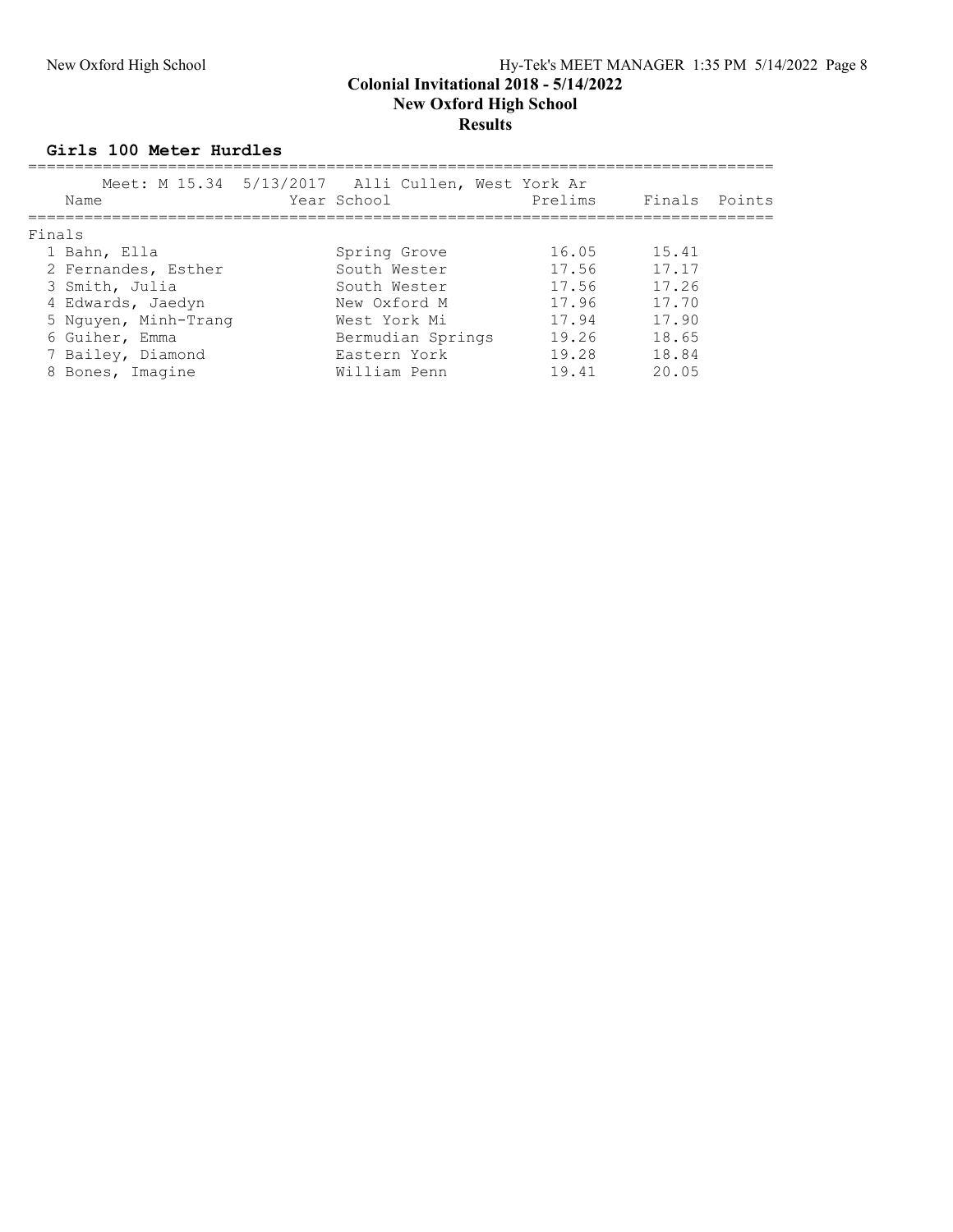#### New Oxford High School Hy-Tek's MEET MANAGER 1:35 PM 5/14/2022 Page 9 Colonial Invitational 2018 - 5/14/2022 New Oxford High School Results

Girls 4x100 Meter Relay

| Meet: M 51.50 5/15/2010<br>School                                    | Deter, Herman, Hatcher, Wagner, Southern<br>Seed |       | Finals H# Points |
|----------------------------------------------------------------------|--------------------------------------------------|-------|------------------|
| 1 William Penn Middle School<br>' A'                                 | 53.50                                            | 52.66 | 2                |
| $^{\prime}$ A $^{\prime}$<br>2 Spring Grove Middle School            | 53.28                                            | 54.43 | 2                |
| 1) Brossman, Brynn                                                   | 2) Mills, Chloe                                  |       |                  |
| 3) Potts, Lily                                                       | 4) Myers, Laelyn                                 |       |                  |
| 3 South Western Middle School<br>$\mathsf{r}_{\mathsf{A}}\mathsf{r}$ | 55.30                                            | 54.90 | $\mathcal{L}$    |
| 1) Trone, Ashlyn                                                     | 2) Sneeringer, Chloe                             |       |                  |
| 3) Thomason, Cecelia                                                 | 4) Collins, Abby                                 |       |                  |
| 4 Central York Middle School 'A'                                     | 56:22.00                                         | 55.18 | $\mathbf{1}$     |
| 1) Alston, Amanda                                                    | 2) Jordan, Anya                                  |       |                  |
| 3) Jenkins, Quonii                                                   | 4) Aspey, Miranda                                |       |                  |
| 5 Southern Middle School 'A'                                         | 54.50                                            | 55.71 | $\mathcal{L}$    |
| 1) Saidel, Julia                                                     | 2) Holloway, Kiersten                            |       |                  |
| 3) Vickers, Addison                                                  | 4) Fanning, Niamh                                |       |                  |
| 6 New Oxford Middle School 'A'                                       | 55.90                                            | 56.14 | $\mathcal{L}$    |
| 1) Hunter, Aziriha                                                   | 2) Bergen, Meredith                              |       |                  |
| 3) Thoman, Camryn                                                    | Neumayer, Rilee<br>4)                            |       |                  |
| 7 Gettysburg Area Middle School<br>$\mathsf{A}$                      | 57.00                                            | 58.29 | $\mathbf{1}$     |
| -- Hanover Middle School<br>$^{\prime}$ A $^{\prime}$                | 58.06                                            | DO.   |                  |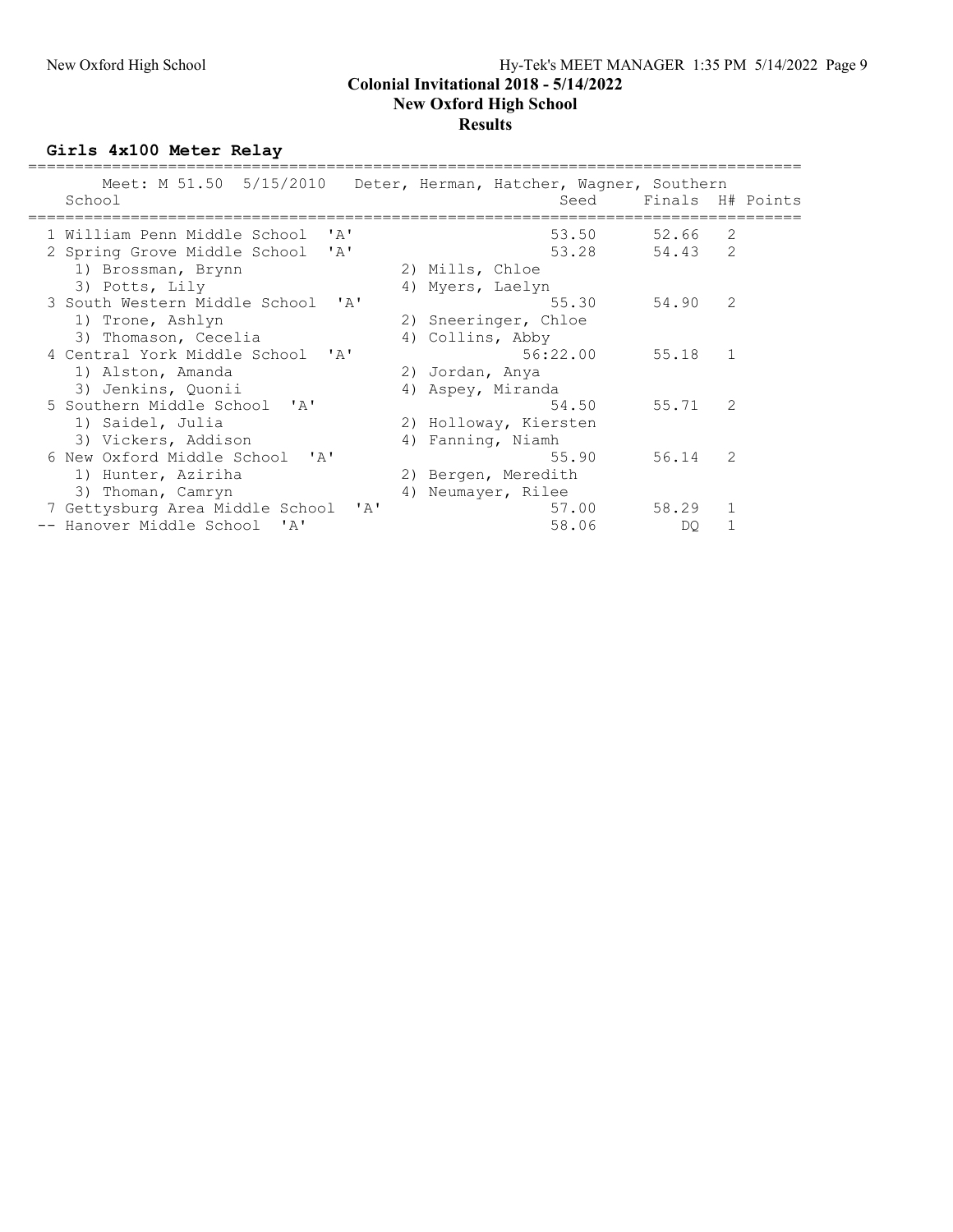#### New Oxford High School Hy-Tek's MEET MANAGER 1:35 PM 5/14/2022 Page 10 Colonial Invitational 2018 - 5/14/2022 New Oxford High School Results

Girls 4x400 Meter Relay

| Meet: M 4:17.20 5/10/2008 K Arnold, M Lundy, K Surgenor, K Ibarra, Centr<br>School |    |                       | Seed Finals H# Points |                |
|------------------------------------------------------------------------------------|----|-----------------------|-----------------------|----------------|
| 1 Spring Grove Middle School<br>$\mathsf{r}$ $\mathsf{a}$ $\mathsf{r}$             |    | 4:40.00               | 4:30.03               | -2             |
| 1) Potts, Lily                                                                     |    | 2) Brossman, Brynn    |                       |                |
| 3) Miller, Marissa                                                                 |    | 4) Bahn, Ella         |                       |                |
| 2 William Penn Middle School 'A'                                                   |    | 4:35.00               | 4:34.40               | 2              |
| 3 South Western Middle School<br>' A'                                              |    | 4:42.10               | 4:37.05               | 2              |
| 1) Collins, Abby                                                                   |    | 2) Thomason, Cecelia  |                       |                |
| 3) Lurz, Makenna                                                                   |    | 4) Cook, Cali         |                       |                |
| 3 Southern Middle School 'A'                                                       |    | 4:40.50               | 4:37.05               | $\mathcal{L}$  |
| 1) Saidel, Julia                                                                   |    | 2) Holloway, Kiersten |                       |                |
| 3) Umstead, Audrey                                                                 |    | 4) Vickers, Addison   |                       |                |
| 5 Eastern York Middle School 'A'                                                   |    | 5:04.96               | 4:54.02 1             |                |
| 1) Light, Ava                                                                      |    | 2) Isaac, Julia       |                       |                |
| 3) Rolph, Cameron                                                                  |    | 4) Bailey, Diamond    |                       |                |
| 6 Central York Middle School<br>$\mathsf{r}$ $\mathsf{a}$ $\mathsf{r}$             |    | 5:04.00               | 4:54.12               | $\sim$ 1       |
| 1) Jordan, Anya                                                                    |    | 2) Aspey, Miranda     |                       |                |
| 3) Jenkins, Quonii                                                                 |    | 4) Woodard, Brooke    |                       |                |
| 7 New Oxford Middle School 'A'                                                     |    | 4:51.80               | 4:59.32               | $\mathcal{L}$  |
| 1) Edwards, Jaedyn                                                                 |    | 2) Trimmer, Morgan    |                       |                |
| 3) Miller, Cailyn                                                                  | 4) | Zukic, Adna           |                       |                |
| 8 Bermudian Springs 'A'                                                            |    | 5:44.00               | 5:21.21               | $\overline{1}$ |
| 1) Youker, Carly                                                                   |    | 2) Stambaugh, Audrey  |                       |                |
| 3) Ensor, Ashlynn                                                                  | 4) | Shelby, Mia           |                       |                |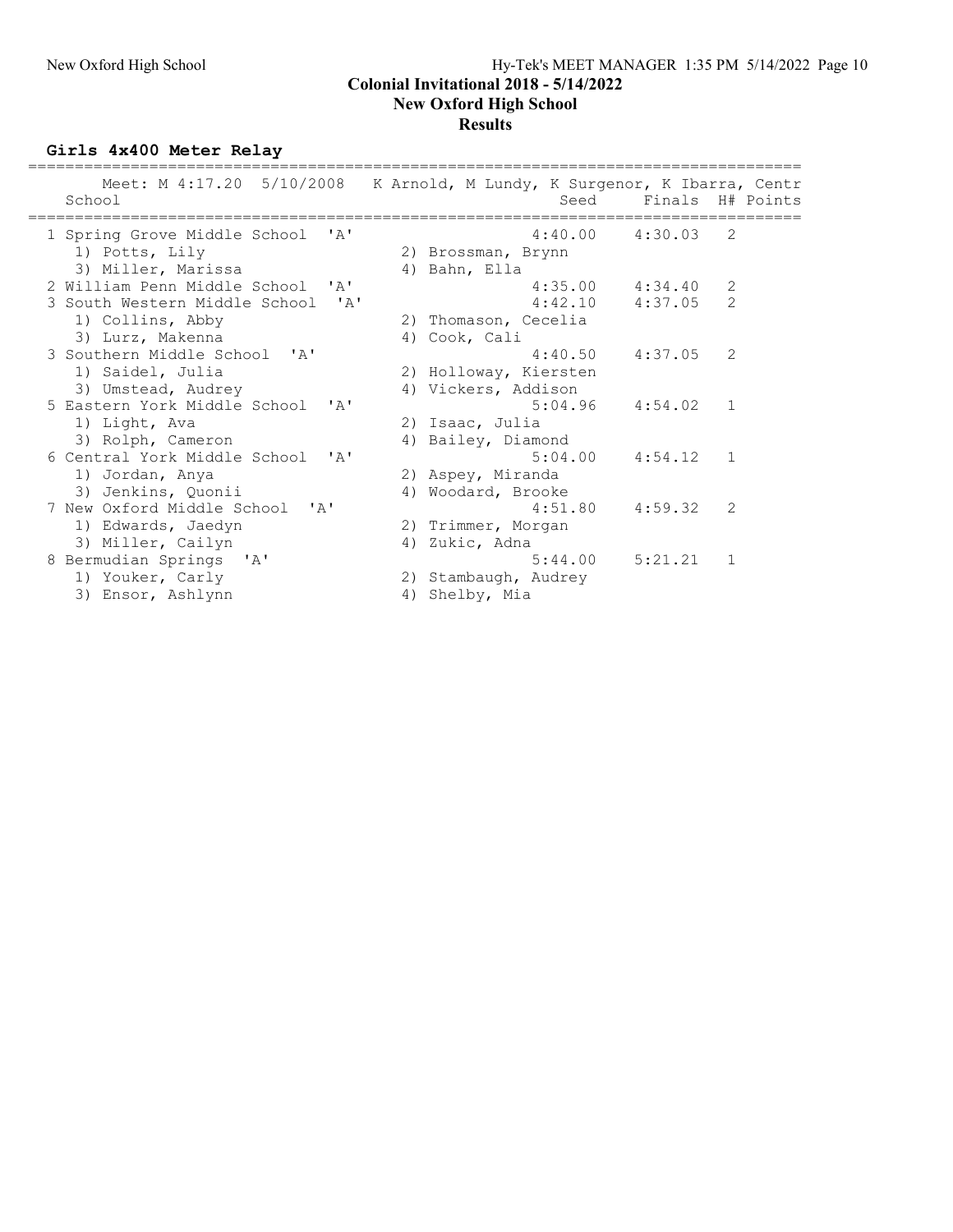### New Oxford High School Hy-Tek's MEET MANAGER 1:35 PM 5/14/2022 Page 11 Colonial Invitational 2018 - 5/14/2022 New Oxford High School **Results**

Girls 4x800 Meter Relay

| Meet: M 10:25.80 5/12/2014<br>School | Myers, O. McLain, Nalls, M. McLain, Easter<br>Finals Points<br>Seed |
|--------------------------------------|---------------------------------------------------------------------|
| 1 South Western Middle School 'A'    | $11:30.00$ $11:14.93$                                               |
| 1) Gass, Jade                        | 2) Zumbrun, Grace                                                   |
| 3) Soullaird, Emily                  | 4) Cook, Cali                                                       |
| 2 Eastern York Middle School 'A'     | $11:54.00$ $11:21.39$                                               |
| 1) Rolph, Cameron                    | 2) Leschke, Rayli                                                   |
| 3) Isaac, Julia                      | 4) Flinchbaugh, Annette                                             |
| 3 Southern Middle School 'A'         | $11:49.00$ $11:37.80$                                               |
| 1) Wilt, Joey                        | 2) Womack, Natalie                                                  |
| 3) Wetzel, Ella                      | 4) Kernan, Carli                                                    |
| 4 New Oxford Middle School 'A'       | 11:42.46                                                            |
| 1) Neiderer, Kali                    | 2) Bailey, Madison                                                  |
| 3) Reck, Sabrina                     | Garman, Ava                                                         |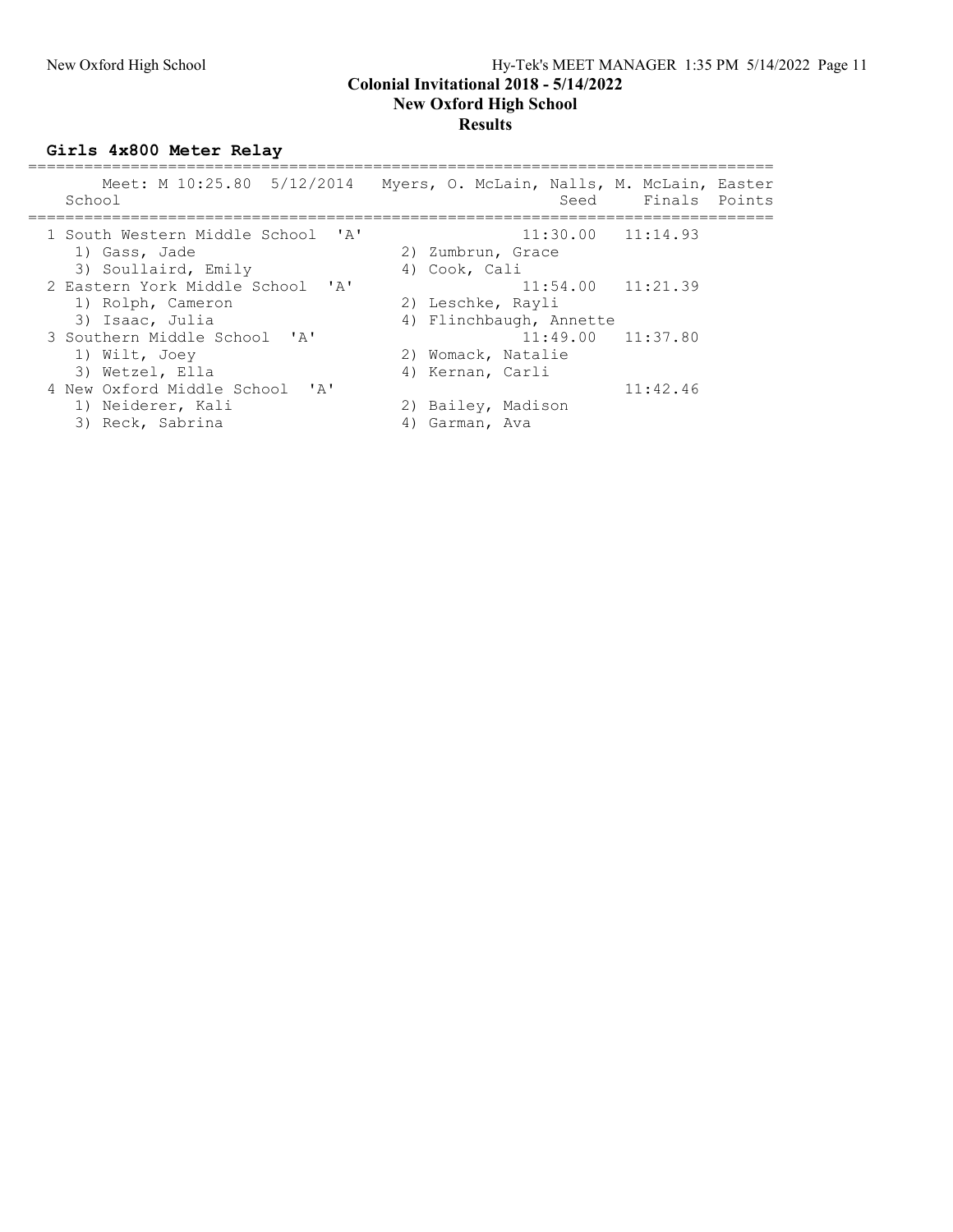### New Oxford High School Hy-Tek's MEET MANAGER 1:35 PM 5/14/2022 Page 12 Colonial Invitational 2018 - 5/14/2022 New Oxford High School Results

Girls High Jump

| Meet: M 5-01 5/9/2009 Liz Johnson, Kirsten Givens 2012, York Suburb<br>Name | Year School  | Seed        | Finals<br>Points |
|-----------------------------------------------------------------------------|--------------|-------------|------------------|
| 1 Bahn, Ella                                                                | Spring Grove | $5 - 06.00$ | $5 - 03.00M$     |
| 2 Holloway, Kiersten                                                        | Southern Mid | $4 - 06.00$ | $4 - 04.00$      |
| 2 Zumbrun, Grace                                                            | South Wester | $4 - 10.00$ | $4 - 04.00$      |
| 3 Soullaird, Emily                                                          | South Wester | $4 - 10.00$ | $J4 - 04.00$     |
| 4 Schumaker, Carly                                                          | Gettysburg A | $4 - 00.00$ | $J4 - 02.00$     |
| 5 Goines, Tyena                                                             | York Suburba | $4 - 02.00$ | $4 - 02.00$      |
| 5 Thorton, Joelle                                                           | Central York | $4 - 04.00$ | $4 - 02.00$      |
| 5 Beyer, Lindsey                                                            | Spring Grove | $4 - 04.00$ | $4 - 02.00$      |
| -- Womack, Natalie                                                          | Southern Mid | $4 - 02.00$ | ΝH               |
| -- Wherley, Madilyn                                                         | New Oxford M | $4 - 00.00$ | NH               |
| -- Keller, Morgan                                                           | Central York | $4 - 04.00$ | NH               |
| -- Leschke, Rayli                                                           | Eastern York | $4 - 04.00$ | ΝH               |
| -- Bergen, Meredith                                                         | New Oxford M | $4 - 02.00$ | NH               |
| -- Micciullo, Gabrielle                                                     | Hanover Midd | $4 - 04.00$ | NH               |
| -- Myers, Fiona                                                             | West York Mi | $4 - 00.00$ | NH               |
| -- Light, Ava                                                               | Eastern York | $4 - 04.00$ | ΝH               |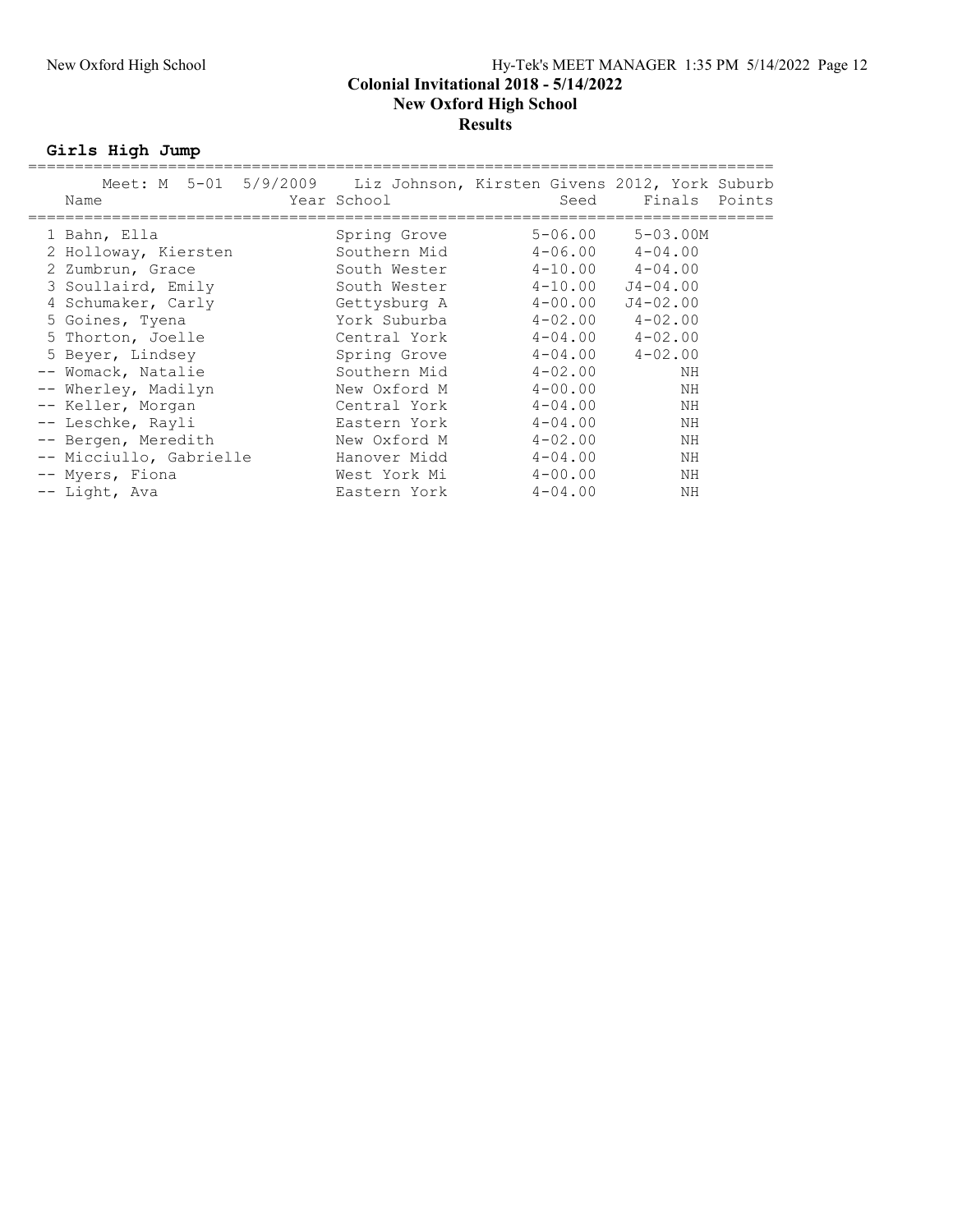Girls Long Jump

|                       | Meet: M 17-00.75 5/10/2008 Jamila Janneh, New Oxford |              |               |
|-----------------------|------------------------------------------------------|--------------|---------------|
| Name                  | Year School                                          | Seed         | Prelims       |
|                       |                                                      |              |               |
| Preliminaries         |                                                      |              |               |
| 1 Nguyen, Minh-Trang  | West York Mi                                         | $13 - 07.00$ | $14 - 00.50q$ |
| 2 Horton, Klasjah     | William Penn                                         | $13 - 06.00$ | $13 - 11.00q$ |
| 3 Smith, Julia        | South Wester                                         | $13 - 06.50$ | $13 - 05.00q$ |
| 4 Jordan, Anya        | Central York                                         | $13 - 10.00$ | $13 - 02.50q$ |
| 5 Myers, Laelyn       | Spring Grove                                         | $14 - 09.50$ | $13 - 02.00q$ |
| 6 Aspey, Miranda      | Central York                                         | $13 - 10.00$ | $13 - 01.00q$ |
| 7 Holloway, Kiersten  | Southern Mid                                         | $13 - 08.00$ | $13 - 00.75q$ |
| 8 Vickers, Addison    | Southern Mid                                         | $14 - 05.25$ | $12 - 10.25$  |
| 9 Mummert, Georgia    | Bermudian Springs                                    | $12 - 11.00$ | $12 - 06.25$  |
| 10 Beyer, Lindsey     | Spring Grove                                         | $13 - 00.50$ | $12 - 05.75$  |
| 11 Hill, Tameyah      | William Penn                                         | $12 - 08.00$ | $12 - 04.50$  |
| 12 Thomason, Cecelia  | South Wester                                         | $13 - 04.50$ | $12 - 04.00$  |
| 13 Cornett, Kaylee    | Hanover Midd                                         | $14 - 00.00$ | $12 - 03.75$  |
| 14 Stoll, Danika      | Eastern York                                         | $12 - 02.00$ | $12 - 02.00$  |
| 15 Stambaugh, Audrey  | Bermudian Springs                                    | $12 - 08.50$ | $11 - 04.75$  |
| 16 Foster, Carmen     | New Oxford M                                         | $12 - 06.50$ | $10 - 08.75$  |
| 17 Phelps, Marley     | Eastern York                                         | $12 - 06.50$ | $10 - 06.50$  |
| 18 Myers, Fiona       | West York Mi                                         | $11 - 00.00$ | $10 - 01.00$  |
| 19 Karandrikas, Maria | York Suburba                                         | $10 - 04.25$ | $10 - 00.25$  |
| 20 Frey, Neveah       | York Suburba                                         | $12 - 01.00$ | $9 - 05.00$   |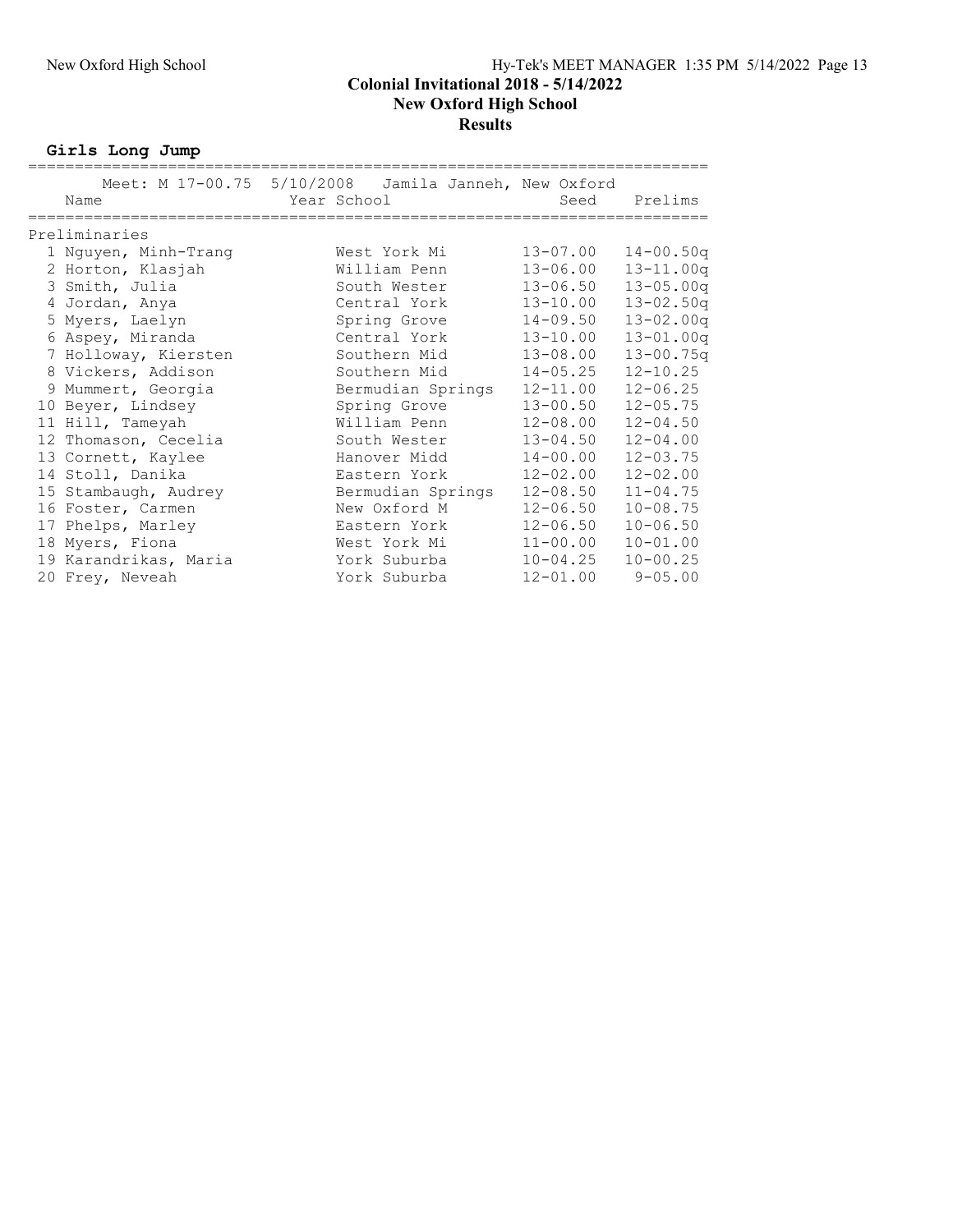### New Oxford High School Hy-Tek's MEET MANAGER 1:35 PM 5/14/2022 Page 14 Colonial Invitational 2018 - 5/14/2022 New Oxford High School Results

Girls Long Jump

| Name                 | Meet: M 17-00.75 5/10/2008 Jamila Janneh, New Oxford<br>Year School | Prelims      | Finals       | Points |
|----------------------|---------------------------------------------------------------------|--------------|--------------|--------|
| Finals               |                                                                     |              |              |        |
| 1 Nguyen, Minh-Trang | West York Mi                                                        | $14 - 00.50$ | $14 - 00.50$ |        |
| 2 Horton, Klasjah    | William Penn                                                        | $13 - 11.00$ | $13 - 11.00$ |        |
| 3 Myers, Laelyn      | Spring Grove                                                        | $13 - 02.00$ | $13 - 10.00$ |        |
| 4 Aspey, Miranda     | Central York                                                        | $13 - 01.00$ | $13 - 07.50$ |        |
| 4 Jordan, Anya       | Central York                                                        | $13 - 02.50$ | $13 - 07.50$ |        |
| 6 Smith, Julia       | South Wester                                                        | $13 - 05.00$ | $13 - 05.00$ |        |
| 7 Holloway, Kiersten | Southern Mid                                                        | $13 - 00.75$ | $13 - 03.00$ |        |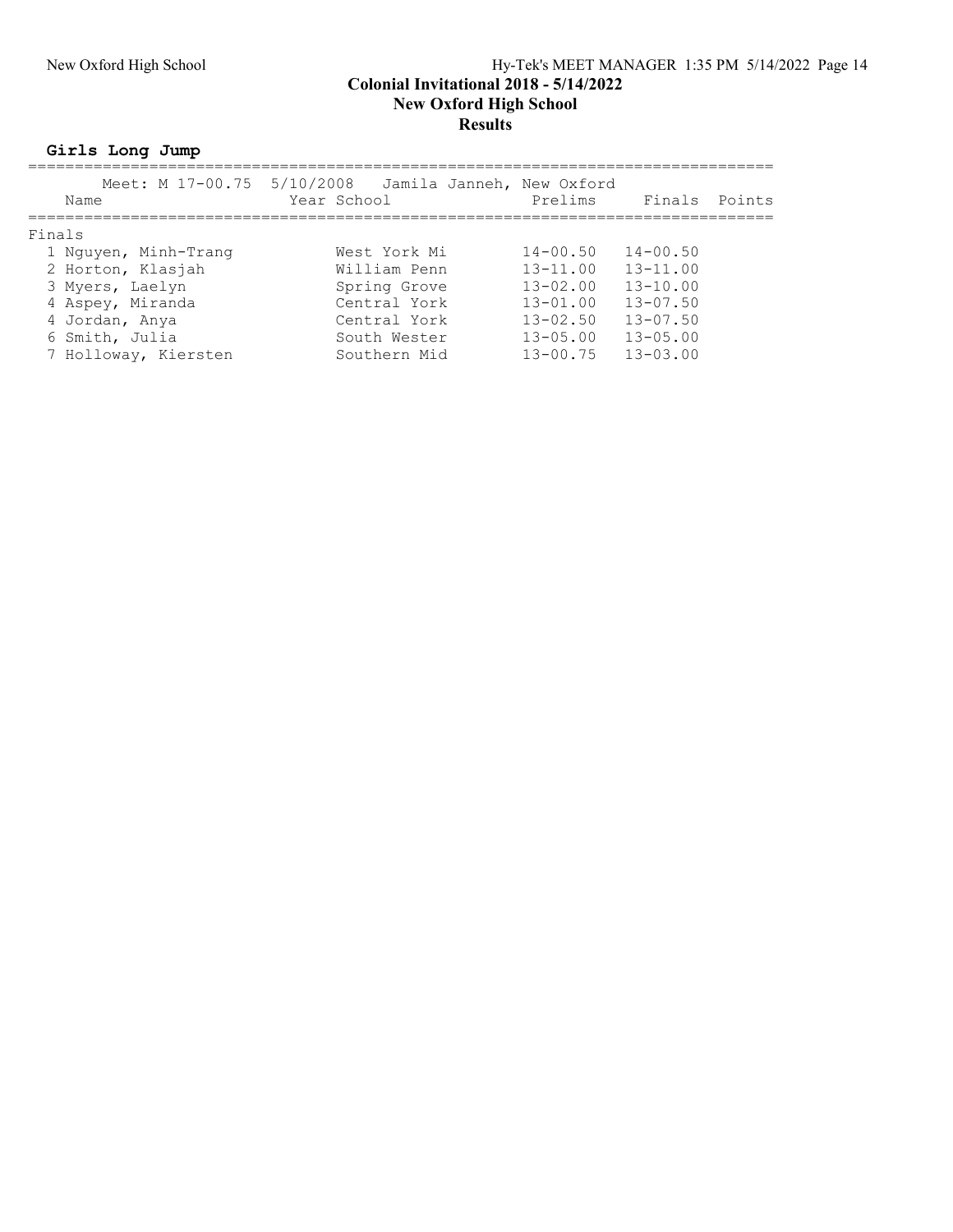Girls Shot Put

| Meet: M 42-02 5/12/2018 D'Shantae Edwards, Dallastown A |                   |              |               |
|---------------------------------------------------------|-------------------|--------------|---------------|
| Name                                                    | Year School       |              | Seed Prelims  |
| Preliminaries                                           |                   |              |               |
|                                                         |                   |              |               |
| 1 Cook, Elaine                                          | Bermudian Springs | $32 - 00.00$ | $34 - 06.00q$ |
| 2 Hinson, Kassidy                                       | Spring Grove      | $32 - 03.50$ | $33 - 08.00q$ |
| 3 Schabdach, Brooke                                     | Southern Mid      | $29 - 08.00$ | $31 - 03.50q$ |
| 4 Celaya, Angelina                                      | Hanover Midd      | $32 - 09.50$ | $31 - 00.25q$ |
| 5 Marks, Maddie                                         | Southern Mid      | $31 - 04.25$ | $30 - 10.75q$ |
| 6 Atkinson, Mirajah                                     | Dallastown A      | $32 - 02.00$ | $29 - 11.50q$ |
| 7 Neiderer, Jillian                                     | South Wester      | $29 - 08.50$ | $29 - 01.75q$ |
| 8 Rose, Kimari                                          | York Suburba      | $26 - 02.25$ | $28 - 03.00$  |
| 9 Lovell, Cherish                                       | South Wester      | $27 - 09.00$ | $27 - 07.00$  |
| 10 Bechtel, Tayler                                      | Bermudian Springs | $29 - 01.50$ | $27 - 06.50$  |
| 11 Clingan, Riya                                        | Gettysburg A      | $25 - 06.00$ | $27 - 00.25$  |
| 12 Lee, Kiylah                                          | Central York      | $27 - 09.00$ | $26 - 09.00$  |
| 13 Zumbrum, Analiese                                    | Eastern York      | $23 - 05.00$ | $24 - 04.50$  |
| 14 Richwine, Ashley                                     | Gettysburg A      | $25 - 01.00$ | $23 - 11.00$  |
| 15 Wile, Sophia                                         | York Suburba      | $22 - 02.00$ | $23 - 04.25$  |
| 16 Szczepanski, Aailiyah                                | Central York      | $21 - 11.00$ | $22 - 08.00$  |
| 17 Jenkins, Saniyah                                     | William Penn      | $20 - 02.00$ | $22 - 03.75$  |
| 18 Clancy, Abigail                                      | West York Mi      | $21 - 08.00$ | $21 - 10.75$  |
| 19 Shindler, Delaney                                    | Eastern York      | $22 - 05.00$ | $21 - 00.25$  |
| 20 Alves Moreira, Emily                                 | West York Mi      | $24 - 05.00$ | $20 - 07.75$  |
| 21 Blake, Neveah                                        | New Oxford M      | $18 - 02.50$ | $20 - 04.25$  |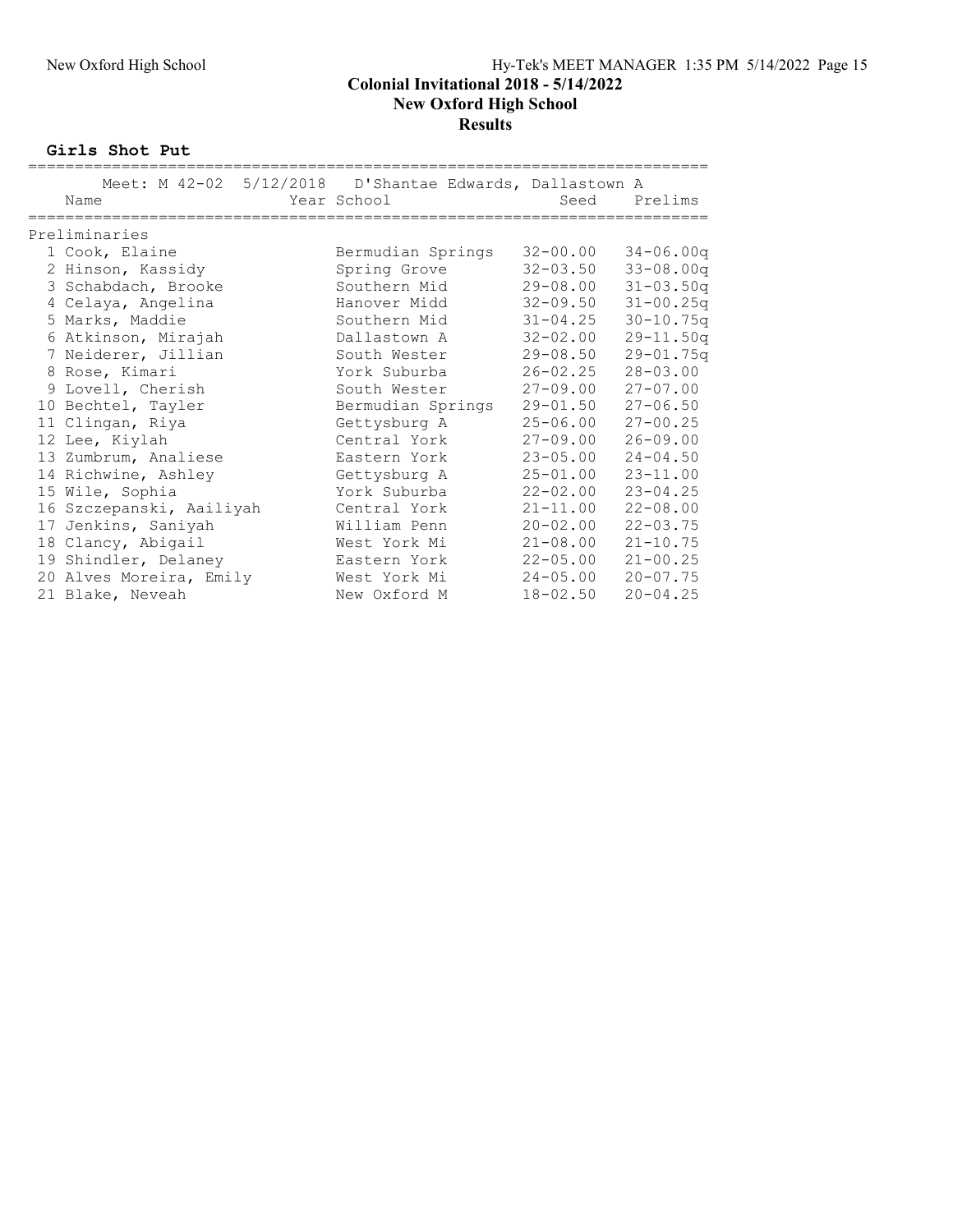### New Oxford High School Hy-Tek's MEET MANAGER 1:35 PM 5/14/2022 Page 16 Colonial Invitational 2018 - 5/14/2022 New Oxford High School Results

Girls Shot Put

| Name                | Meet: M 42-02 5/12/2018 D'Shantae Edwards, Dallastown A<br>Year School |              | Prelims Finals | Points |
|---------------------|------------------------------------------------------------------------|--------------|----------------|--------|
| Finals              |                                                                        |              |                |        |
| 1 Cook, Elaine      | Bermudian Springs                                                      | $34 - 06.00$ | $34 - 06.00$   |        |
| 2 Hinson, Kassidy   | Spring Grove                                                           | $33 - 08.00$ | $33 - 08.00$   |        |
| 3 Celaya, Angelina  | Hanover Midd                                                           | $31 - 00.25$ | $31 - 06.00$   |        |
| 4 Schabdach, Brooke | Southern Mid                                                           | $31 - 03.50$ | $31 - 03.50$   |        |
| 5 Marks, Maddie     | Southern Mid                                                           | $30 - 10.75$ | $30 - 10.75$   |        |
| 6 Neiderer, Jillian | South Wester                                                           | $29 - 01.75$ | $30 - 08.50$   |        |
| 7 Atkinson, Mirajah | Dallastown A                                                           | $29 - 11.50$ | $30 - 07.00$   |        |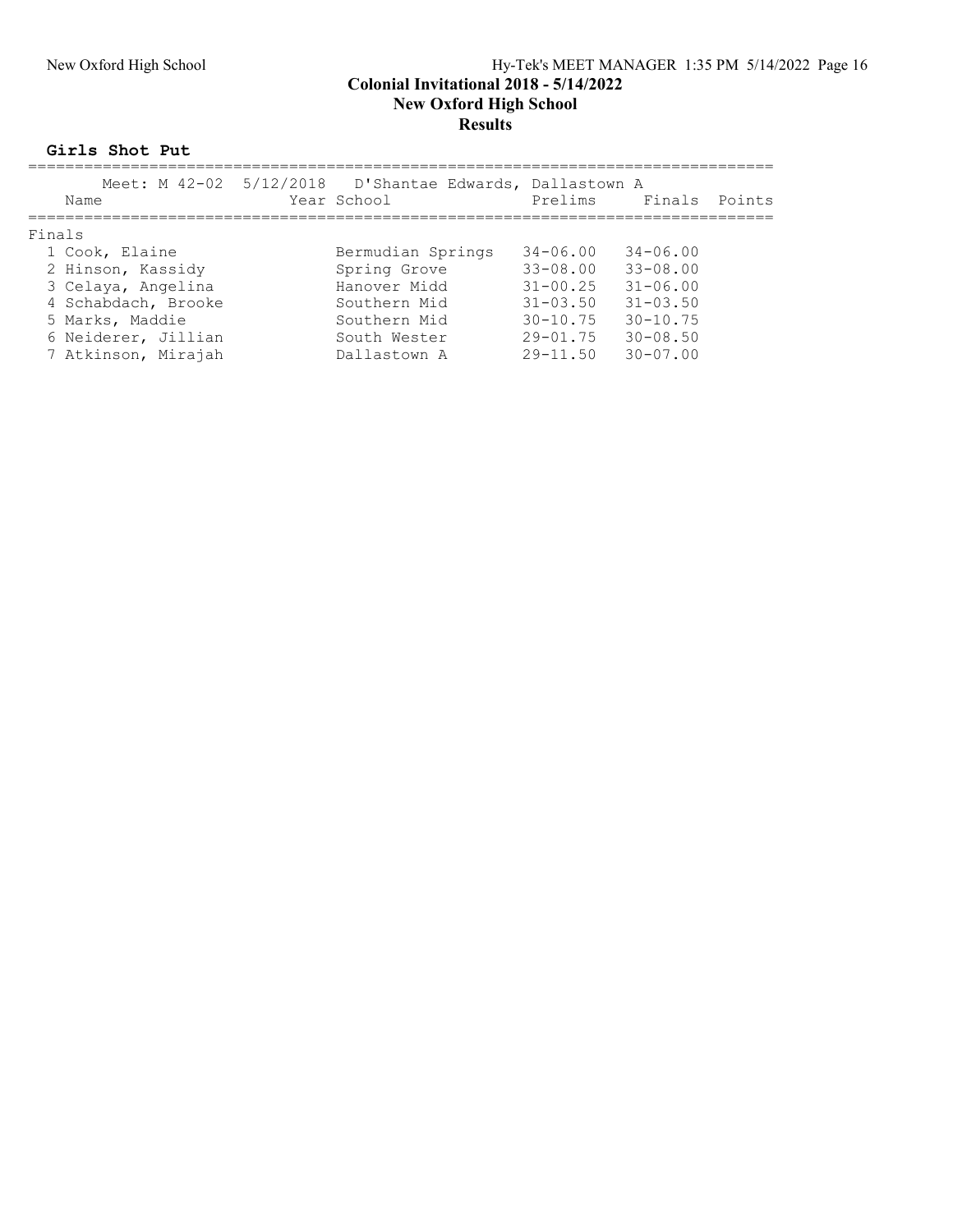#### New Oxford High School Results

Girls Discus Throw

| Meet: M 109-08 5/12/2018 Kylyn McIntire, Red Lion Are<br>Name | Year School       | Seed      | Prelims    |
|---------------------------------------------------------------|-------------------|-----------|------------|
| Preliminaries                                                 |                   |           |            |
| 1 Cook, Elaine                                                | Bermudian Springs | 74-04     | $77 - 00q$ |
| 2 Neiderer, Jillian                                           | South Wester      | $71 - 09$ | $72 - 04q$ |
| 3 Flores, Reynie                                              | South Wester      | $77 - 01$ | $70 - 06q$ |
| 4 Hinson, Kassidy                                             | Spring Grove      | $70 - 07$ | $70 - 04q$ |
| 5 Marks, Maddie                                               | Southern Mid      | $80 - 01$ | $67 - 05q$ |
| 6 Rose, Kimari                                                | York Suburba      | $62 - 08$ | $58 - 03q$ |
| 7 Szczepanski, Aailiyah                                       | Central York      | $54 - 10$ | $54 - 04q$ |
| 8 Bechtel, Tayler                                             | Bermudian Springs | $56 - 07$ | $53 - 00$  |
| 9 Wetzel, Ella                                                | Southern Mid      | $49 - 08$ | $52 - 08$  |
| 10 Jenkins, Saniyah                                           | William Penn      | $46 - 00$ | $51 - 10$  |
| 11 Markle, Harper                                             | New Oxford M      | $44 - 02$ | $47 - 03$  |
| 12 Celaya, Angelina                                           | Hanover Midd      | $53 - 01$ | $46 - 09$  |
| 13 Gagliardi, Isabella                                        | Central York      | $47 - 01$ | $44 - 06$  |
| 14 Zumbrum, Analiese                                          | Eastern York      | $43 - 10$ | $42 - 09$  |
| 15 Clancy, Abigail                                            | West York Mi      | $54 - 02$ | $42 - 07$  |
| 16 Stillions, Payton                                          | Hanover Midd      | $50 - 00$ | $42 - 04$  |
| 17 Alves Moreira, Emily                                       | West York Mi      | $56 - 07$ | $41 - 09$  |
| 18 Eric, Neveah                                               | York Suburba      | $44 - 04$ | $36 - 06$  |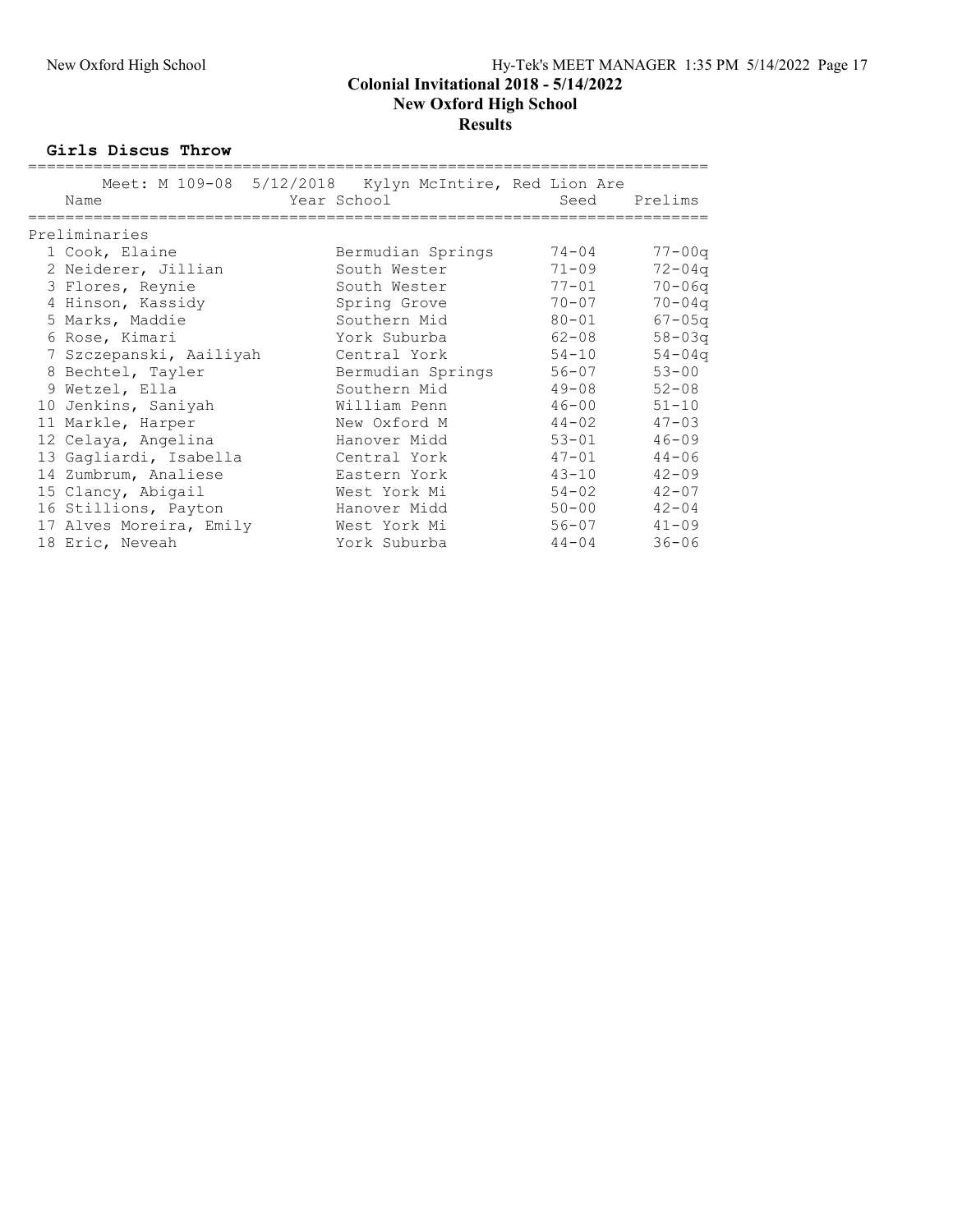#### New Oxford High School Hy-Tek's MEET MANAGER 1:35 PM 5/14/2022 Page 18 Colonial Invitational 2018 - 5/14/2022 New Oxford High School Results

#### Girls Discus Throw

| Name                    | Meet: M 109-08 5/12/2018 Kylyn McIntire, Red Lion Are<br>Year School | Prelims Finals |            | Points |
|-------------------------|----------------------------------------------------------------------|----------------|------------|--------|
| Finals                  |                                                                      |                |            |        |
| 1 Cook, Elaine          | Bermudian Springs                                                    | $77 - 00$      | $77 - 00$  |        |
| 2 Neiderer, Jillian     | South Wester                                                         | $72 - 04$      | $72 - 04$  |        |
| 3 Rose, Kimari          | York Suburba                                                         | $58 - 03$      | $72 - 00$  |        |
| 4 Hinson, Kassidy       | Spring Grove                                                         | $70 - 04$      | $71 - 07$  |        |
| 5 Flores, Reynie        | South Wester                                                         | $70 - 06$      | $70 - 06$  |        |
| 6 Marks, Maddie         | Southern Mid                                                         | $67 - 0.5$     | $67 - 0.5$ |        |
| 7 Szczepanski, Aailiyah | Central York                                                         | $54 - 04$      | $54 - 04$  |        |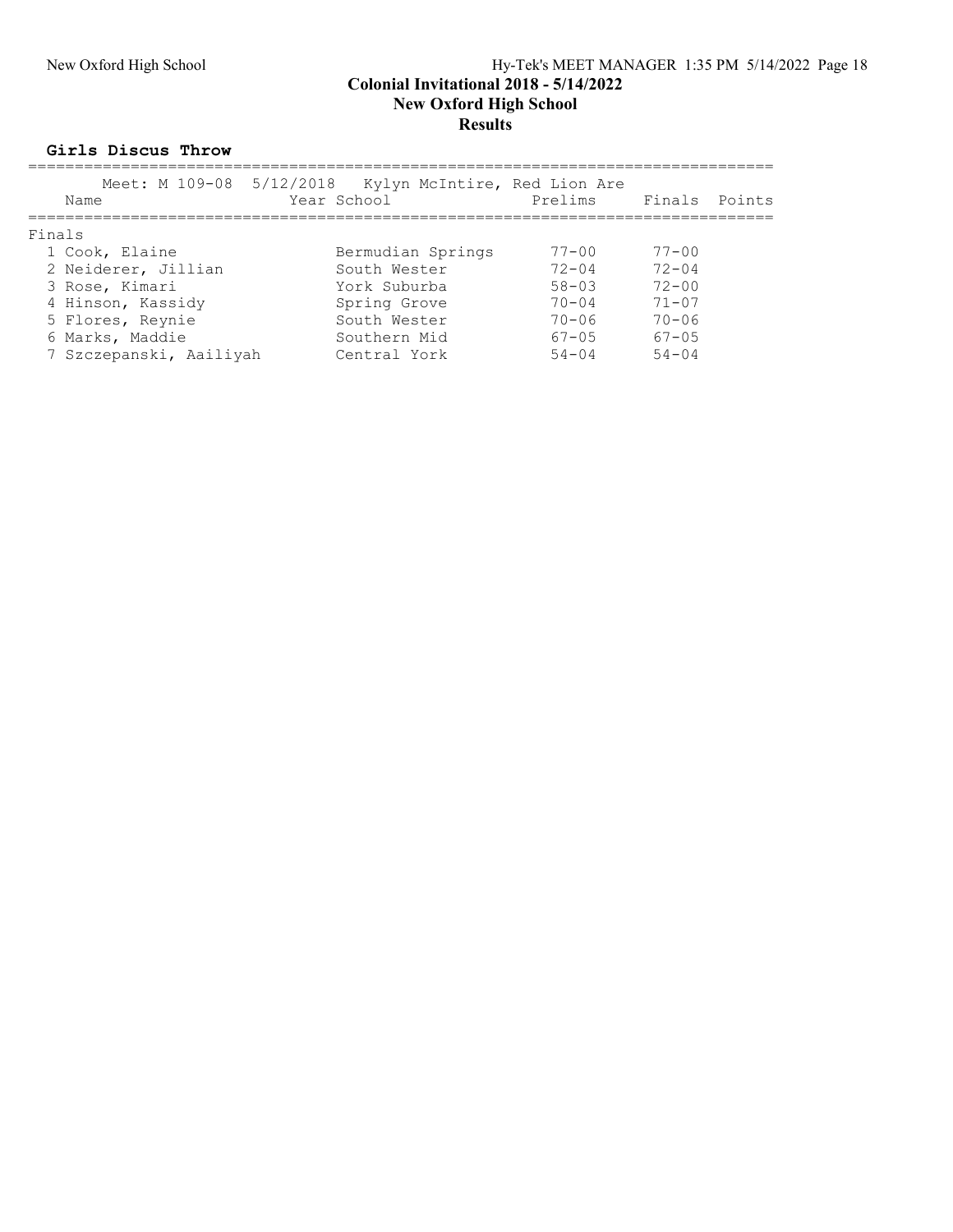### New Oxford High School **Results**

Boys 100 Meter Dash

| Name                | Meet: M 11.50 5/9/2015 Dayure Stewart, william penn<br>Year School | Seed  | Prelims | H#             |
|---------------------|--------------------------------------------------------------------|-------|---------|----------------|
| Preliminaries       |                                                                    |       |         |                |
| 1 Torregrossa, Nick | Southern Mid                                                       | 11.68 | 11.83g  | 1              |
| 2 Sgrignoli, Ethan  | Eastern York                                                       | 11.60 | 12.06q  | $\mathbf{1}$   |
| 3 Burnett, Preston  | Gettysburg A                                                       | 11.40 | 12.14a  | 3              |
| 4 Baker, Jeffrey    | South Wester                                                       | 11.50 | 12.29q  | 2              |
| 5 Rosa, Jodsel      | Hanover Midd                                                       | 11.91 | 12.30q  | 2              |
| 6 Smoker, Kayden    | Gettysburg A                                                       | 11.81 | 12.36q  | $\overline{c}$ |
| 7 Staker, Cole      | Eastern York                                                       | 12.10 | 12.56q  | 2              |
| 8 Johnson, Legend   | York Suburba                                                       | 11.90 | 12.57q  | 3              |
| 9 Schmidt, Judah    | West York Mi                                                       | 12.18 | 12.58   | 3              |
| 9 Gerber, Andrew    | Central York                                                       | 11.90 | 12.58   | $\mathfrak{Z}$ |
| 11 Cotter, Austin   | South Wester                                                       | 12.20 | 12.61   | $\mathfrak{Z}$ |
| 12 Marine, Isiah    | William Penn                                                       | 12.24 | 12.64   | $\mathbf 1$    |
| 13 Klunk, Brogan    | New Oxford M                                                       | 12.20 | 12.70   | $\overline{c}$ |
| 14 Herbst, Adam     | Spring Grove                                                       | 12.02 | 12.71   | $\mathbf{1}$   |
| 15 Gwyan, Samir     | William Penn                                                       | 12.74 | 12.74   | $\mathbf 1$    |
| 16 Woodard, Mu'ath  | Spring Grove                                                       | 12.59 | 12.94   | $\mathbf{2}$   |
| 17 Hunter, Jeremiha | New Oxford M                                                       | 12.40 | 13.15   | $\overline{c}$ |
| 18 Odegaard, Trevor | Southern Mid                                                       | 12.50 | 13.23   | 3              |
| 19 Hench, Caleb     | Hanover Midd                                                       | 12.63 | 13.48   | 1              |
| 20 Peiffer, Kellen  | Bermudian Springs                                                  | 13.80 | 13.97   | 2              |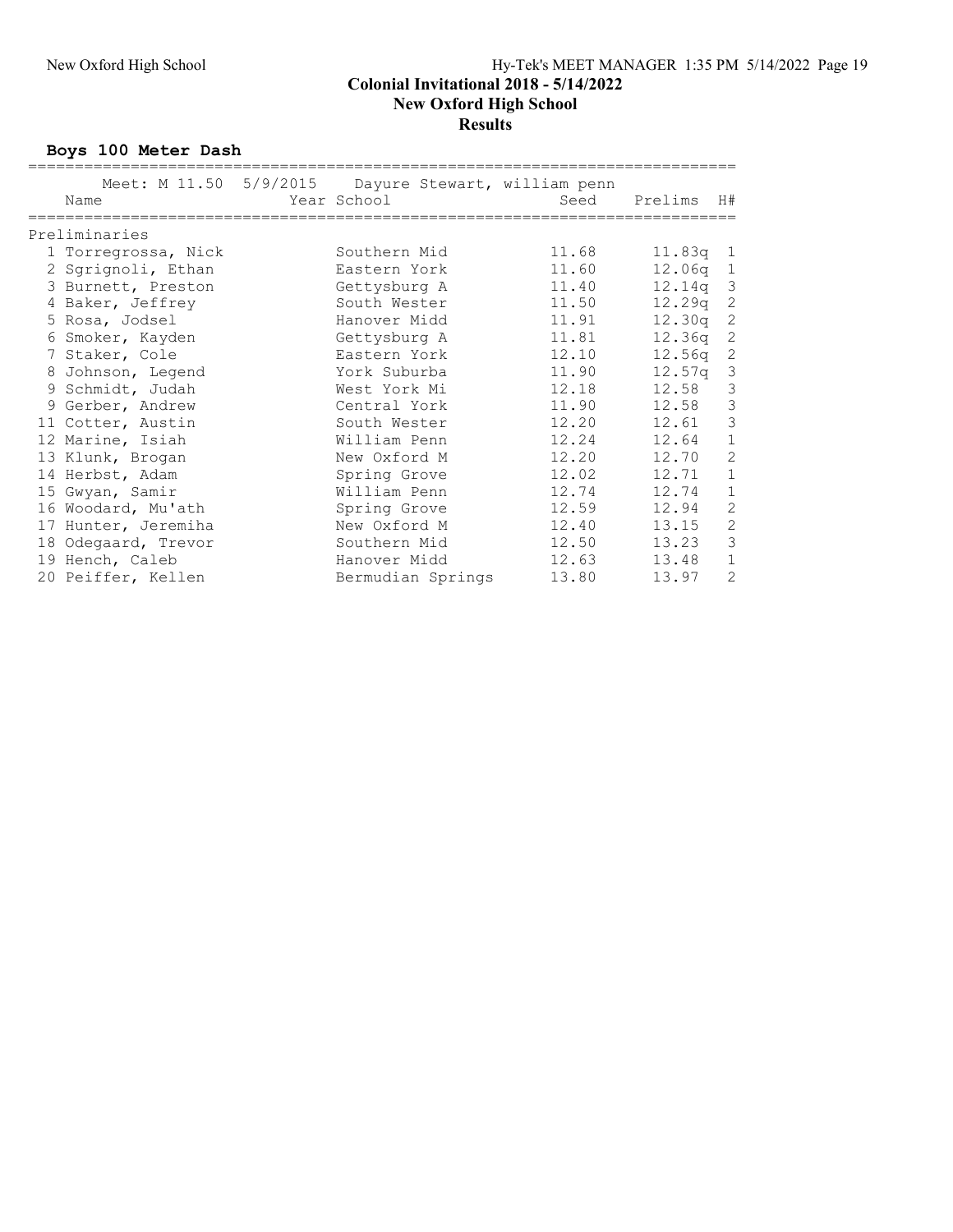#### New Oxford High School Hy-Tek's MEET MANAGER 1:35 PM 5/14/2022 Page 20 Colonial Invitational 2018 - 5/14/2022 New Oxford High School **Results**

Boys 100 Meter Dash

|        | Name                | Meet: M 11.50 5/9/2015 Dayure Stewart, william penn<br>Year School | Prelims | Finals Points |  |
|--------|---------------------|--------------------------------------------------------------------|---------|---------------|--|
| Finals |                     |                                                                    |         |               |  |
|        | 1 Torregrossa, Nick | Southern Mid                                                       | 11.83   | 11.73         |  |
|        | 2 Sqriqnoli, Ethan  | Eastern York                                                       | 12.06   | 11.79         |  |
|        | 3 Burnett, Preston  | Gettysburg A                                                       | 12.14   | 11.82         |  |
|        | 4 Smoker, Kayden    | Gettysburg A                                                       | 12.36   | 12.16         |  |
|        | 5 Baker, Jeffrey    | South Wester                                                       | 12.29   | 12.21         |  |
|        | 6 Rosa, Jodsel      | Hanover Midd                                                       | 12.30   | 12.23         |  |
|        | 7 Staker, Cole      | Eastern York                                                       | 12.56   | 12.48         |  |
|        | 8 Johnson, Legend   | York Suburba                                                       | 12.57   | 12.87         |  |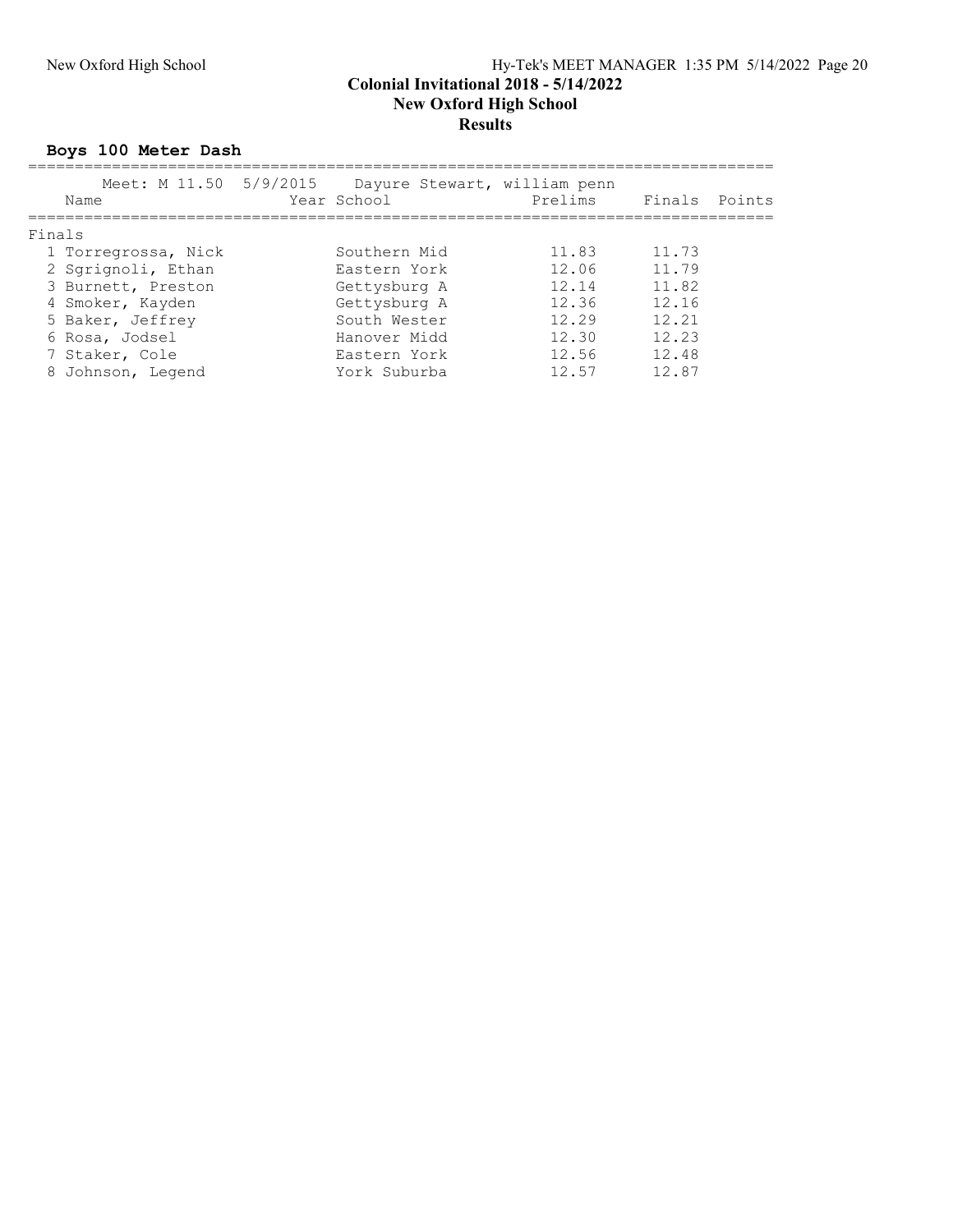#### New Oxford High School Hy-Tek's MEET MANAGER 1:35 PM 5/14/2022 Page 21 Colonial Invitational 2018 - 5/14/2022 New Oxford High School **Results**

Boys 200 Meter Dash

| Name                | Meet: M 23.60 5/9/2015 Dayure Stewart, william penn<br>Year School |              | Seed  | Finals |                | H# Points |
|---------------------|--------------------------------------------------------------------|--------------|-------|--------|----------------|-----------|
| 1 Torregrossa, Nick |                                                                    | Southern Mid | 24.80 | 24.11  | 3              |           |
| 2 Burnett, Preston  |                                                                    | Gettysburg A | 24.20 | 24.12  | 3              |           |
| 3 Sqriqnoli, Ethan  |                                                                    | Eastern York | 24.90 | 24.45  | 3              |           |
| 4 Smoker, Kayden    |                                                                    | Gettysburg A | 25.20 | 24.59  | 3              |           |
| 5 Baker, Jeffrey    |                                                                    | South Wester | 25.10 | 25.29  | 3              |           |
| 6 Morales, Jose     |                                                                    | South Wester | 25.90 | 25.89  | 2              |           |
| 7 Staker, Cole      |                                                                    | Eastern York | 25.50 | 25.95  | $\overline{2}$ |           |
| 8 Hunter, Jeremiha  |                                                                    | New Oxford M | 26.40 | 26.11  |                |           |
| 9 Valenti, Nuh'si   |                                                                    | Spring Grove | 26.78 | 26.21  |                |           |
| 10 Herbst, Adam     |                                                                    | Spring Grove | 25.65 | 26.33  | 2              |           |
| 11 Cramer, Kyle     |                                                                    | Central York | 26.46 | 26.46  | $\mathbf{1}$   |           |
| 12 Lazano, Nicholas |                                                                    | Central York | 26.06 | 26.51  | $\overline{2}$ |           |
| 13 Widener, Carson  |                                                                    | New Oxford M | 26.60 | 26.77  |                |           |
| 14 Hench, Caleb     |                                                                    | Hanover Midd | 27.50 | 27.77  |                |           |
|                     |                                                                    |              |       |        |                |           |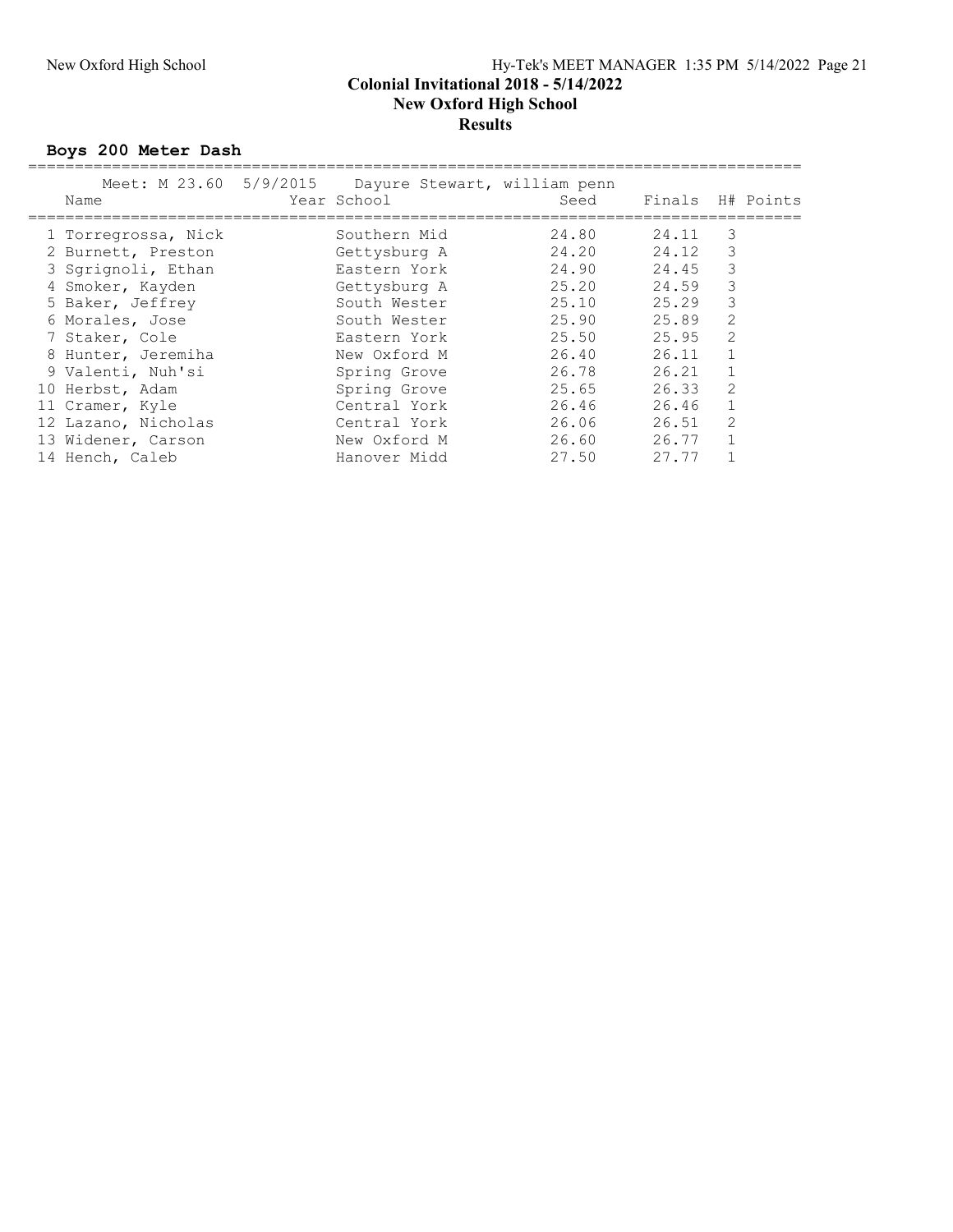### New Oxford High School Hy-Tek's MEET MANAGER 1:35 PM 5/14/2022 Page 22 Colonial Invitational 2018 - 5/14/2022 New Oxford High School **Results**

Boys 400 Meter Dash

| Meet: M 53.08 5/13/2017 Judah Tomb, Central York<br>Name | Year School               | Seed    | Finals H# Points |                |  |
|----------------------------------------------------------|---------------------------|---------|------------------|----------------|--|
| 1 Dinges, Caleb                                          | Spring Grove              | 56.00   | 55.72            | 4              |  |
| 2 Marine, Isiah                                          | William Penn              | 56.24   | 56.63            | 4              |  |
| 3 Holmes, Brody                                          | New Oxford M              | 56.60   | 56.88            | 4              |  |
| 4 Schmidt, Judah                                         | West York Mi 57.46        |         | 56.98            | 4              |  |
| 5 Meegan, Charles                                        | Central York              | 58.70   | 57.35            | 3              |  |
| 6 Dodson, Alexander                                      | Central York 1:01.16      |         | 58.45            | 2              |  |
| 7 Johnson, Legend                                        | York Suburba              | 1:00.60 | 58.57            | 3              |  |
| 7 Glass, Elliott                                         | Gettysburg A              | 58.50   | 58.57            | 4              |  |
| 9 Klunk, Brogan                                          | New Oxford M              | 58.50   | 59.02            | 3              |  |
| 10 Jacoby, Kahle                                         | South Wester 1:01.00      |         | 1:00.05          | 3              |  |
| 11 Herrera, Nathan                                       | South Wester 1:01.00      |         | 1:01.93          | $\overline{2}$ |  |
| 12 Omopariola, Kaden                                     | Southern Mid              | 58.90   | 1:02.44          | 3              |  |
| 13 O'Brien, Patrick                                      | Southern Mid 1:04.00      |         | 1:02.51          | $\overline{2}$ |  |
| 14 McCombs, Elliot                                       | Eastern York 1:01.00      |         | 1:02.83          | 3              |  |
| 15 Henning, Cameron                                      | Bermudian Springs 1:06.10 |         | 1:05.46          | 2              |  |
| 16 Harris, Triston                                       | Spring Grove 1:06.08      |         | 1:07.77          | $\overline{2}$ |  |
| 17 Trump, Oliver                                         | Hanover Midd              | 1:03.00 | 1:08.23          | 2              |  |
| 18 Pratner, Noah                                         | Hanover Midd              | 1:08.00 | 1:09.40          | $\mathbf{1}$   |  |
| 19 Smith, Nicolas                                        | York Suburba 1:10.00      |         | 1:09.99          | $\mathbf 1$    |  |
| 20 Zumbrum, Brady                                        | Bermudian Springs         | 1:10.00 | 1:11.80          |                |  |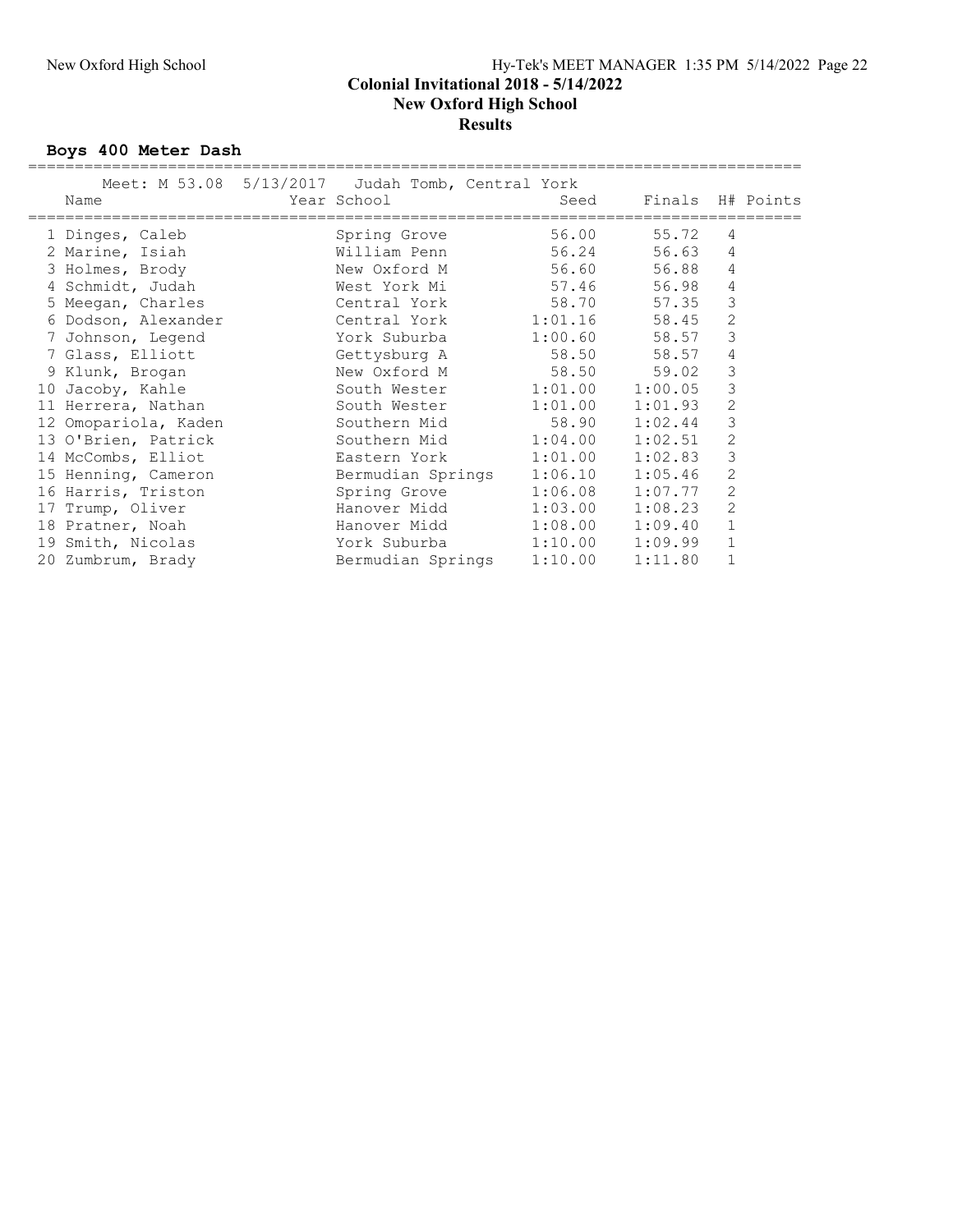### New Oxford High School Hy-Tek's MEET MANAGER 1:35 PM 5/14/2022 Page 23 Colonial Invitational 2018 - 5/14/2022 New Oxford High School **Results**

Boys 800 Meter Run

| Meet: M 2:09.95 5/12/2018 Andrew Cole, Gettysburg M<br>Name | Year School |                   | Seed                | Finals Points |  |
|-------------------------------------------------------------|-------------|-------------------|---------------------|---------------|--|
| 1 Elliott, Jackson                                          |             | Southern Mid      | $2:14.00$ $2:14.16$ |               |  |
| 2 Jackson, Isaiah                                           |             | Gettysburg A      | 2:37.00             | 2:25.13       |  |
| 2 Marine, Isiah                                             |             | William Penn      | $2:24.00$ $2:25.13$ |               |  |
| 4 Tracy, Evan                                               |             | South Wester      | $2:31.00$ $2:26.37$ |               |  |
| 5 Holloway, Alex                                            |             | Gettysburg A      | $2:30.90$ $2:26.79$ |               |  |
| 6 Rosenbach, Liam                                           |             | New Oxford M      | $2:30.00$ $2:27.85$ |               |  |
| 7 Dunkerly, James                                           |             | South Wester      | 2:30.00             | 2:28.30       |  |
| 8 Merica, Dayne                                             |             | Eastern York      | 2:31.00             | 2:29.21       |  |
| 9 Voqt, Tristan                                             |             | Central York      | 2:31.00             | 2:31.26       |  |
| 10 Cornell, Aidan                                           |             | Spring Grove      | $2:43.00$ $2:33.88$ |               |  |
| 11 Harper, Richard                                          |             | Southern Mid      | 2:29.90 2:34.37     |               |  |
| 11 Staner, Richard                                          |             | Eastern York      | 2:38.00             | 2:34.37       |  |
| 13 Camacho, Tristan                                         |             | New Oxford M      | $2:40.00$ $2:35.68$ |               |  |
| 14 Kenien, Nathaniel                                        |             | York Suburba      | 2:39.00             | 2:38.51       |  |
| 15 Dull, Owen                                               |             | Bermudian Springs | 2:44.00             | 2:43.94       |  |
| 16 Yun, Noah                                                |             | Central York      | 2:56.00             | 2:44.38       |  |
| 17 Vu, Kevin                                                |             | West York Mi      | $2:54.00$ $2:48.76$ |               |  |
| 18 Thomson, Dru                                             |             | West York Mi      | $2:54.00$ $2:53.65$ |               |  |
| 19 Hoke, Josiah                                             |             | Spring Grove      | 2:52.06 2:53.80     |               |  |
| 20 Ingole, Neil                                             |             | York Suburba      | 3:01.00             | 2:57.54       |  |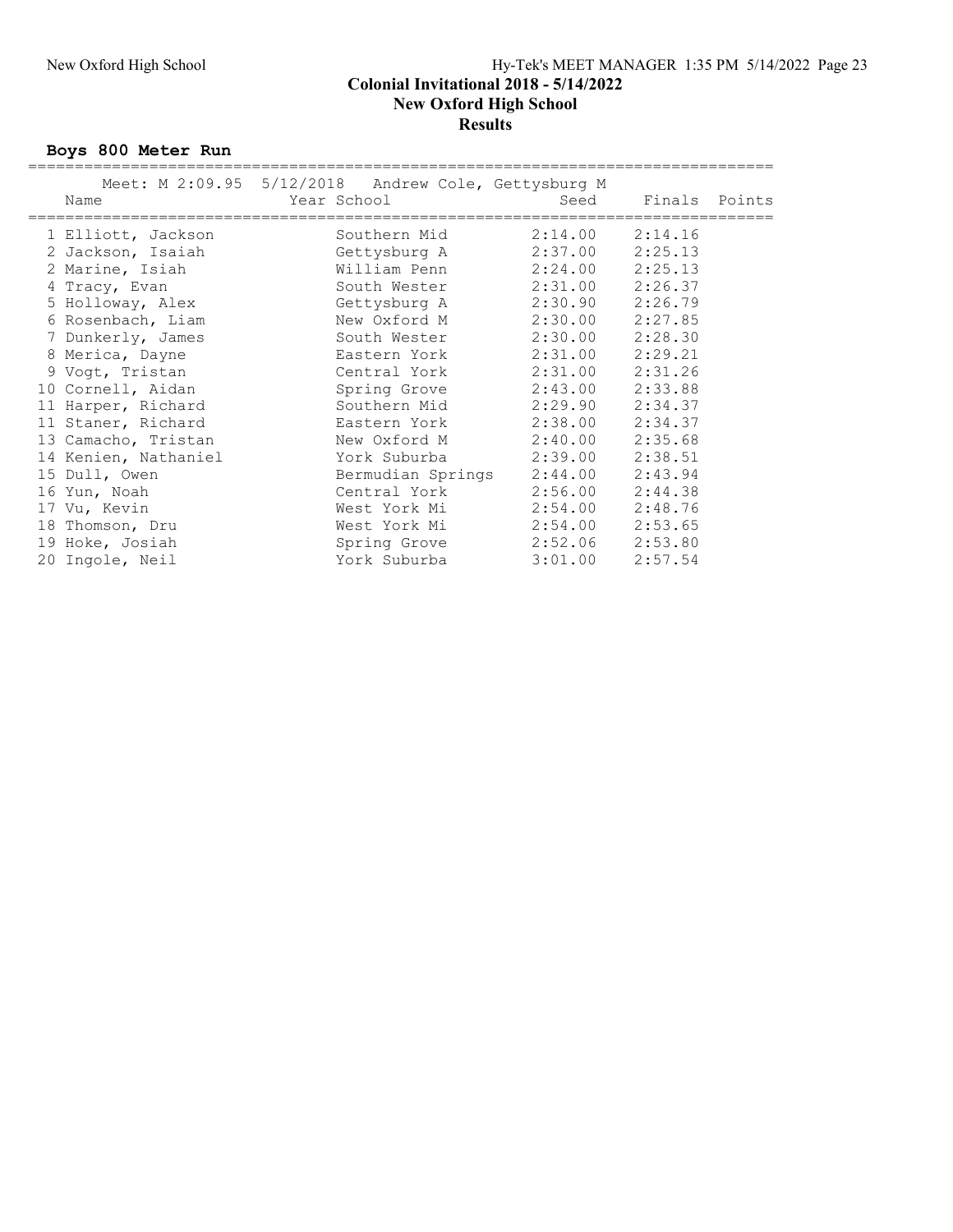### New Oxford High School Hy-Tek's MEET MANAGER 1:35 PM 5/14/2022 Page 24 Colonial Invitational 2018 - 5/14/2022 New Oxford High School **Results**

Boys 1600 Meter Run

| Meet: M 4:45.20 5/12/2012 Dalton Hengst, Eastern York<br>Name | Year School |                   | Seed                |         | Finals Points |
|---------------------------------------------------------------|-------------|-------------------|---------------------|---------|---------------|
|                                                               |             |                   |                     |         |               |
| 1 Elliott, Jackson                                            |             | Southern Mid      | $4:56.00$ $5:03.29$ |         |               |
| 2 Tedesco, Nathan                                             |             | York Suburba      | $5:10.00$ $5:18.37$ |         |               |
| 3 Merica, Dayne                                               |             | Eastern York      | $5:23.10$ $5:20.57$ |         |               |
| 4 Holloway, Alex                                              |             | Gettysburg A      | $5:24.90$ $5:20.80$ |         |               |
| 5 Rosenbach, Liam                                             |             | New Oxford M      | $5:26.00$ $5:21.20$ |         |               |
| 6 Abell, Jedi                                                 |             | Hanover Midd      | $5:27.00$ $5:26.29$ |         |               |
| 7 Tracy, Evan                                                 |             | South Wester      | 5:31.00             | 5:28.57 |               |
| 8 Kenien, Nathaniel                                           |             | York Suburba      | $5:38.00$ $5:29.72$ |         |               |
| 9 Dunkerly, James                                             |             | South Wester      | $5:28.00$ $5:41.72$ |         |               |
| 10 Engleman, Alex                                             |             | Central York      | $5:37.00$ $5:41.75$ |         |               |
| 11 Vogt, Tristan                                              |             | Central York      | $5:46.00$ $5:49.41$ |         |               |
| 12 Hanley, Lucas                                              |             | Southern Mid      | $5:39.30$ $5:51.44$ |         |               |
| 13 Houghton, Ethan                                            |             | Spring Grove      | $5:54.91$ $5:52.82$ |         |               |
| 14 Dull, Owen                                                 |             | Bermudian Springs | 5:53.00             | 5:54.14 |               |
| 15 Brenenborg, Owen                                           |             | Eastern York      | $5:51.25$ $6:01.89$ |         |               |
| 16 Vu, Kevin                                                  |             | West York Mi      | $6:07.00$ $6:05.11$ |         |               |
| 17 Morris, William                                            |             | Gettysburg A      | $5:48.10$ $6:11.72$ |         |               |
| 18 Schrum, Peyton                                             |             | Spring Grove      | $6:20.00$ $6:20.27$ |         |               |
| 19 Thomson, Dru                                               |             | West York Mi      | 5:37.00             | 6:30.69 |               |
| 20 Aiello, Jonathan                                           |             | New Oxford M      | 6:23.00             | 6:33.79 |               |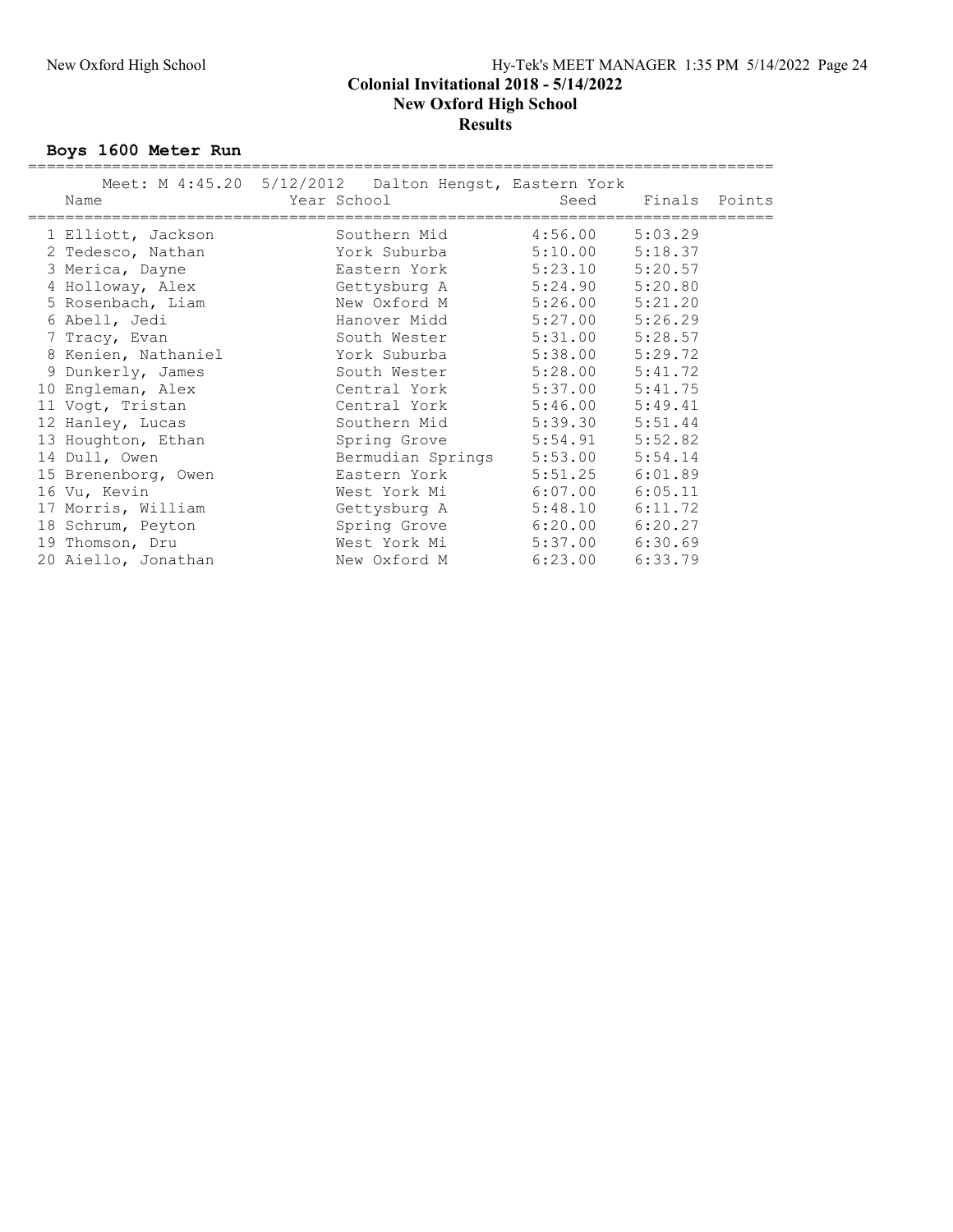#### New Oxford High School Hy-Tek's MEET MANAGER 1:35 PM 5/14/2022 Page 25 Colonial Invitational 2018 - 5/14/2022

New Oxford High School

## **Results**

Boys 110 Meter Hurdles

|                       | Meet: M 15.40 5/15/2010 John Dadeboe, Dallastown<br>Year School |       | Prelims    | H#           |
|-----------------------|-----------------------------------------------------------------|-------|------------|--------------|
| Name                  |                                                                 | Seed  |            |              |
| Preliminaries         |                                                                 |       |            |              |
| 1 Kaehler, Sebastian  | New Oxford M                                                    | 16.50 | $16.89q$ 1 |              |
| 2 Billman, Brayden    | New Oxford M                                                    | 16.50 | $16.93q$ 2 |              |
| 3 Rosa, Jodsel        | Hanover Midd                                                    | 16.31 | $17.01q$ 1 |              |
| 4 Smith, Brenden      | Central York                                                    | 15.90 | 17.67a     | -2           |
| 5 Ponopolous, Hristos | Central York                                                    | 17.50 | 17.79a     | $\mathbf{1}$ |
| 6 Herrera, Nathan     | South Wester                                                    | 17.90 | 18.71g     | $\mathbf{1}$ |
| 7 Pridham, Victor     | Gettysburg A                                                    | 18.37 | 18.74q     | 2            |
| 8 Clement, Jaleel     | South Wester                                                    | 17.10 | 18.83q     | 2            |
| 9 O'Brien, Patrick    | Southern Mid                                                    | 18.60 | 19.40      | 2            |
| 10 Minacci, Tommy     | Southern Mid                                                    | 18.87 | 19.83      | $\mathbf{1}$ |
| 11 Peiffer, Kellen    | Bermudian Springs                                               | 18.90 | 19.89      | 2            |
| 12 Henning, Cameron   | Bermudian Springs                                               | 20.00 | 20.37      | $\mathbf{1}$ |
| 13 Trump, Oliver      | Hanover Midd                                                    | 19.03 | 20.99      | 2            |
| -- Stough, Thatcher   | York Suburba                                                    | 24.30 | ΝT         | 2            |
| -- Jackson, Isaiah    | Gettysburg A                                                    | 18.70 | NΤ         | $\mathbf{1}$ |
| -- Ierly, Riley       | York Suburba                                                    | 22.20 | NΤ         |              |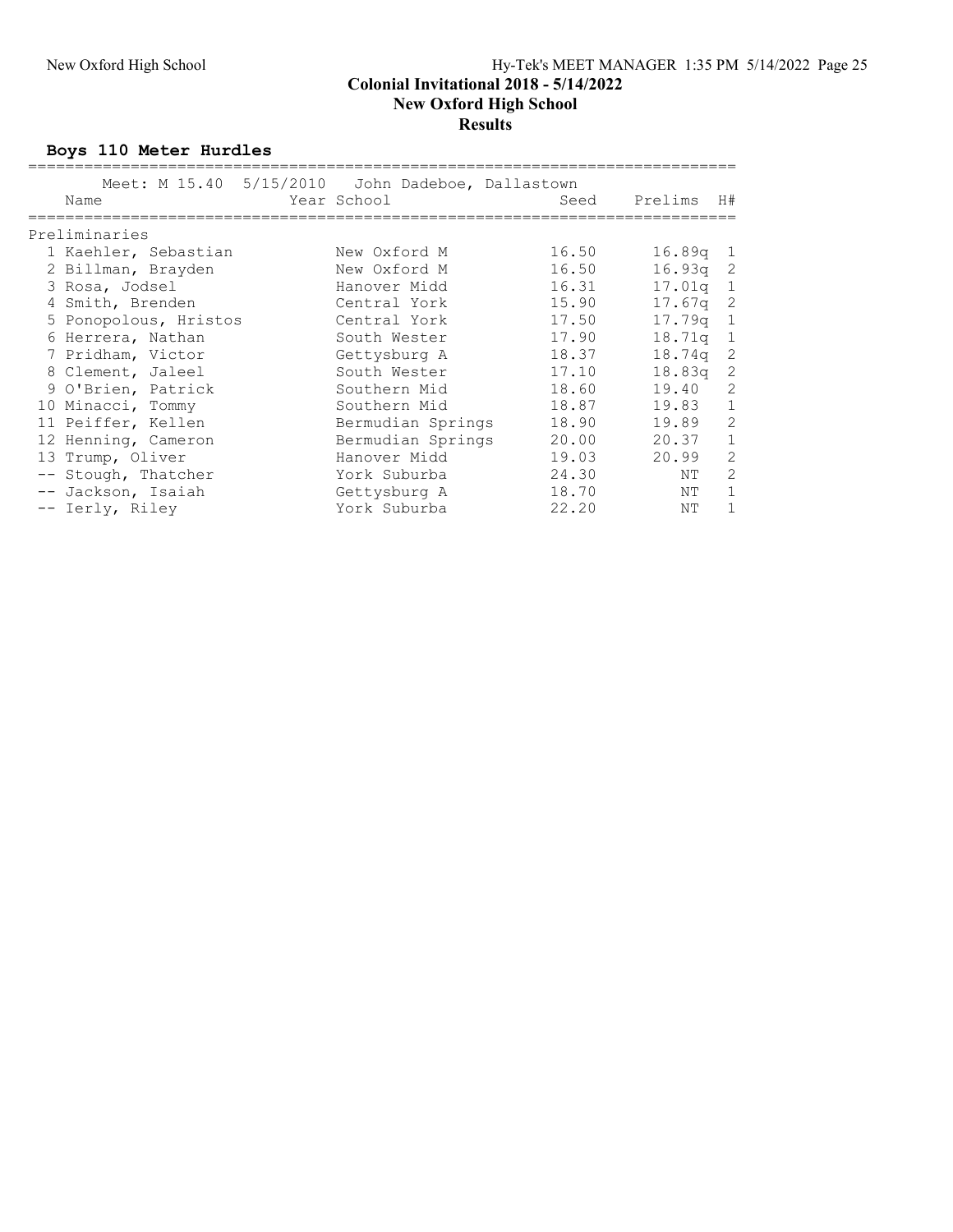#### New Oxford High School Hy-Tek's MEET MANAGER 1:35 PM 5/14/2022 Page 26 Colonial Invitational 2018 - 5/14/2022 New Oxford High School **Results**

## Boys 110 Meter Hurdles

| Name                  | Meet: M 15.40 5/15/2010 John Dadeboe, Dallastown<br>Year School | Prelims |       | Finals Points |
|-----------------------|-----------------------------------------------------------------|---------|-------|---------------|
| Finals                |                                                                 |         |       |               |
| 1 Kaehler, Sebastian  | New Oxford M                                                    | 16.89   | 16.97 |               |
| 2 Rosa, Jodsel        | Hanover Midd                                                    | 17.01   | 17.03 |               |
| 3 Ponopolous, Hristos | Central York                                                    | 17.79   | 17.31 |               |
| 3 Smith, Brenden      | Central York                                                    | 17.67   | 17.31 |               |
| 5 Billman, Brayden    | New Oxford M                                                    | 16.93   | 17.80 |               |
| 6 Herrera, Nathan     | South Wester                                                    | 18.71   | 18.34 |               |
| 7 Clement, Jaleel     | South Wester                                                    | 18.83   | 18.45 |               |
| 8 Pridham, Victor     | Gettysburg A                                                    | 18.74   | 18.47 |               |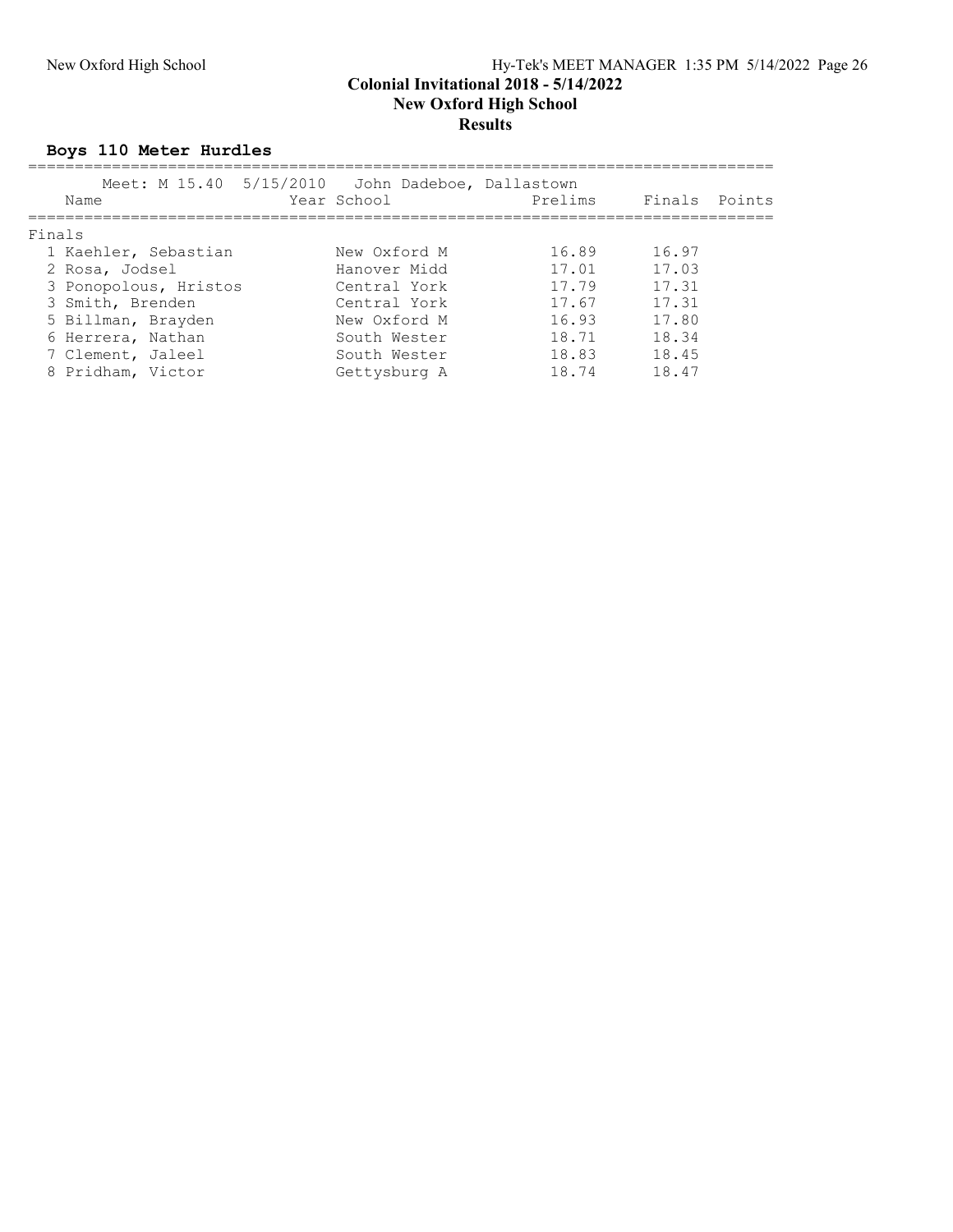### New Oxford High School Hy-Tek's MEET MANAGER 1:35 PM 5/14/2022 Page 27 Colonial Invitational 2018 - 5/14/2022 New Oxford High School **Results**

Boys 4x100 Meter Relay

| Meet: M 46.30 5/10/2008<br>School                            | A Higgins, T Reel, W Torres, R Payton, William P | Seed  |       | Finals H# Points |
|--------------------------------------------------------------|--------------------------------------------------|-------|-------|------------------|
| 1 Gettysburg Area Middle School<br>$^{\prime}$ A $^{\prime}$ |                                                  | 46.40 | 47.80 | 2                |
| 2 New Oxford Middle School 'A'                               |                                                  | 47.90 | 47.92 | 2                |
| 1) Hunter, Jeremiha                                          | 2) Holmes, Brody                                 |       |       |                  |
| 3) O'Brien, Nolan                                            | 4) Billman, Brayden                              |       |       |                  |
| 3 South Western Middle School 'A'                            |                                                  | 48.40 | 48.40 | $\mathbf{1}$     |
| 1) Wachter, Silas                                            | 2) Morales, Jose                                 |       |       |                  |
| 3) Cotter, Austin                                            | 4) Baker, Jeffrey                                |       |       |                  |
| 4 Spring Grove Middle School<br>$\mathbf{A}$                 |                                                  | 47.80 | 48.52 | 2                |
| 1) Valenti, Nuh'si                                           | 2) Woodard, Mu'ath                               |       |       |                  |
| 3) Wallis, John                                              | 4) Herbst, Adam                                  |       |       |                  |
| 5 Southern Middle School 'A'                                 |                                                  | 49.12 | 48.68 | $\overline{1}$   |
| 1) Elliott, Jackson                                          | 2) Odegaard, Trevor                              |       |       |                  |
| 3) Minacci, Tommy                                            | 4) Torregrossa, Nick                             |       |       |                  |
| 6 Central York Middle School<br>$\mathsf{r}_{\mathsf{A}}$    |                                                  | 48.31 | 48.72 | $\mathcal{L}$    |
| 1) Berry-Opher, Andre                                        | 2) Bare, Immanuel                                |       |       |                  |
| 3) Smith, Brenden                                            | 4) Gerber, Andrew                                |       |       |                  |
| 7 Eastern York Middle School<br>יבי                          |                                                  | 49.60 | 49.64 | $\mathbf{1}$     |
| 1) McCombs, Elliot                                           | 2) Sqrignoli, Ethan                              |       |       |                  |
| 3) Staner, Richard                                           | 4) Staker, Cole                                  |       |       |                  |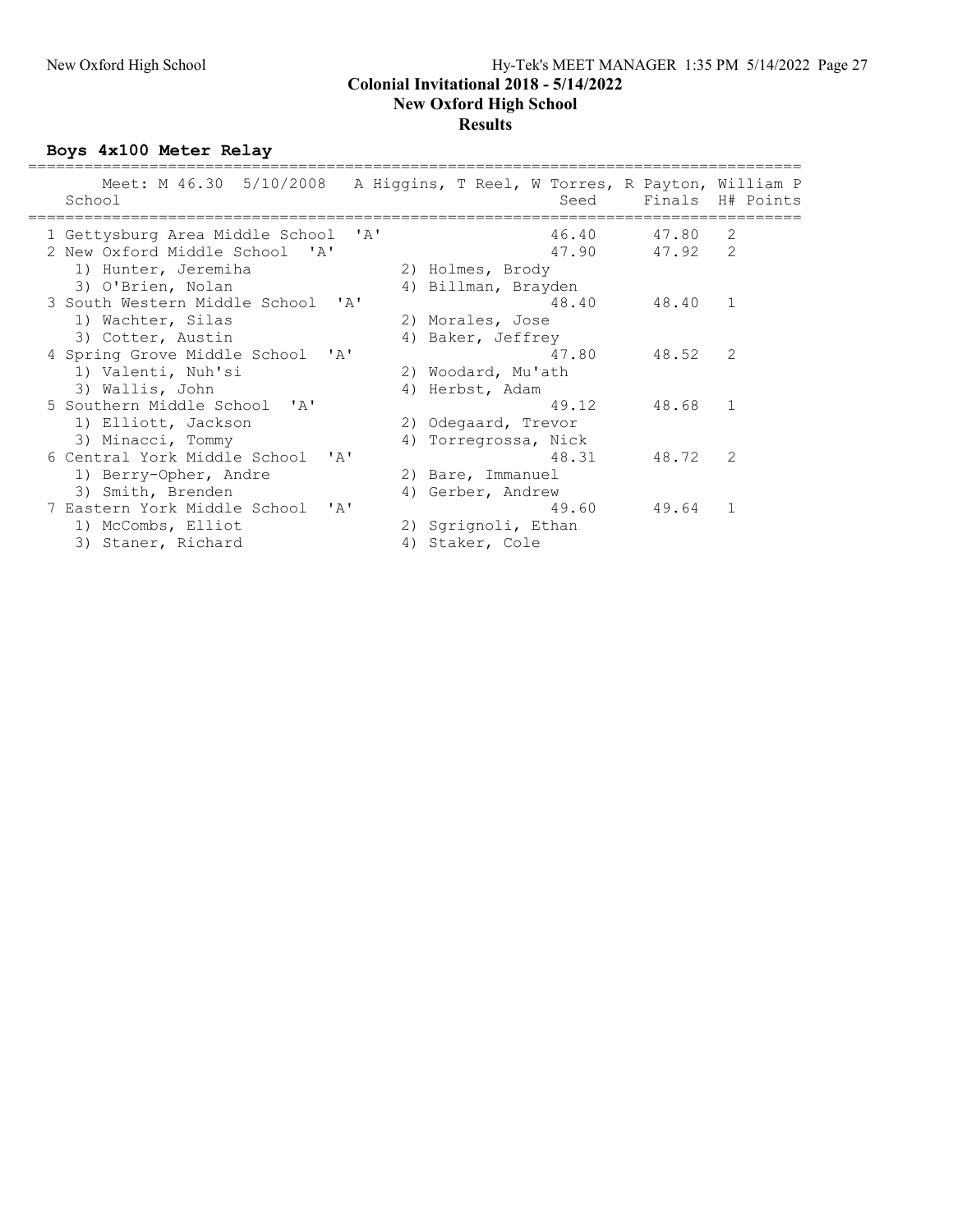#### New Oxford High School Hy-Tek's MEET MANAGER 1:35 PM 5/14/2022 Page 28 Colonial Invitational 2018 - 5/14/2022 New Oxford High School Results

Boys 4x400 Meter Relay

| Meet: M 3:45.77 5/13/2017 Dallastown Area School Distric, Dallastown A | C Diaz, A Golden, T Roberts-Kamara, S Baublitz |                       |                  |
|------------------------------------------------------------------------|------------------------------------------------|-----------------------|------------------|
| School                                                                 | Seed                                           |                       | Finals H# Points |
| 1 Central York Middle School 'A'                                       |                                                | $4:06.00$ $3:51.88$ 2 |                  |
| 1) Dodson, Alexander                                                   | 2) Gerber, Andrew                              |                       |                  |
| 3) Meegan, Charles                                                     | 4) Smith, Brenden                              |                       |                  |
| 2 Southern Middle School 'A'                                           | 4:00.00                                        | $3:55.13$ 2           |                  |
| 1) Torregrossa, Nick                                                   | 2) Odegaard, Trevor                            |                       |                  |
| 3) Minacci, Tommy                                                      | 4) Elliott, Jackson                            |                       |                  |
| 3 New Oxford Middle School 'A'                                         |                                                | $4:01.30$ $3:57.52$ 2 |                  |
| 1) Holmes, Brody                                                       | 2) O'Brien, Nolan                              |                       |                  |
| 3) Kaehler, Sebastian                                                  | 4) Billman, Brayden                            |                       |                  |
| 4 South Western Middle School 'A'                                      | 4:11.20                                        | $4:04.49$ 2           |                  |
| 1) Wachter, Silas                                                      | 2) Herrera, Nathan                             |                       |                  |
| 3) Morales, Jose                                                       | 4) Jacoby, Kahle                               |                       |                  |
| 5 Spring Grove Middle School<br>$\mathsf{Z}$                           | 4:13.70                                        | 4:18.37               | $\mathcal{L}$    |
| 1) Wallis, John                                                        | 2) Dinges, Caleb                               |                       |                  |
| 3) Harris, Triston                                                     | 4) Herbst, Adam                                |                       |                  |
| 6 Gettysburg Area Middle School<br>$^{\prime}$ A $^{\prime}$           |                                                | $4:12.00$ $4:18.40$   | 2                |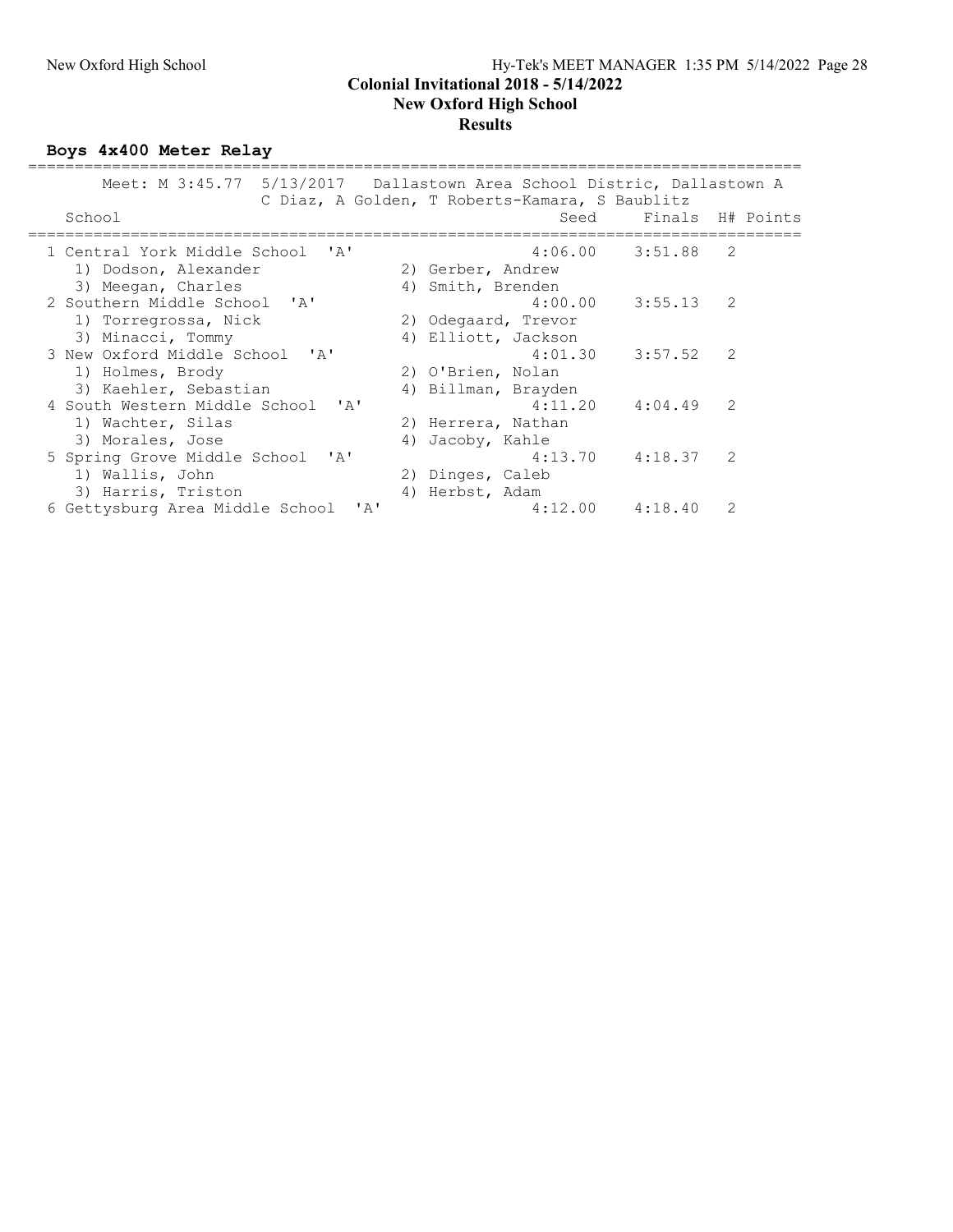#### New Oxford High School Hy-Tek's MEET MANAGER 1:35 PM 5/14/2022 Page 29 Colonial Invitational 2018 - 5/14/2022 New Oxford High School Results

Boys 4x800 Meter Relay

| Meet: M 9:09.25 5/12/2018 South Western Jr. High, South Wester |                                        |                                       |                       |               |  |
|----------------------------------------------------------------|----------------------------------------|---------------------------------------|-----------------------|---------------|--|
|                                                                |                                        | S Singh, S Bivins, J Langkam, S Singh |                       |               |  |
| School                                                         |                                        |                                       | Seed                  | Finals Points |  |
| 1 Southern Middle School 'A'                                   |                                        |                                       | $10:19.00$ $10:04.11$ |               |  |
| 1) Harper, Richard                                             |                                        | 2) Lease, Logan                       |                       |               |  |
| 3) Hanley, Lucas                                               |                                        | 4) Omopariola, Kaden                  |                       |               |  |
| 2 South Western Middle School                                  | ' A'                                   |                                       | 10:24.00              | 10:09.16      |  |
| 1) McGinn, Grady                                               |                                        | 2) Tracy, Evan                        |                       |               |  |
| 3) Nash, Reese                                                 |                                        | 4) Dunkerly, James                    |                       |               |  |
| 3 Eastern York Middle School                                   | $\mathsf{r}$ $\mathsf{A}$ $\mathsf{r}$ |                                       | $10:47.44$ $10:14.34$ |               |  |
| 1) Merica, Dayne                                               |                                        | 2) Staner, Richard                    |                       |               |  |
| 3) Kinard, Michael                                             |                                        | 4) Brenenborg, Owen                   |                       |               |  |
| 4 Spring Grove Middle School                                   | $\mathsf{r}$ $\mathsf{a}$              |                                       | 11:13.00              | 10:45.27      |  |
| 1) Cornell, Aidan                                              |                                        | 2) Hoke, Josiah                       |                       |               |  |
| 3) Houghton, Ethan                                             |                                        | 4) Schrum, Peyton                     |                       |               |  |
| 5 Central York Middle School 'A'                               |                                        |                                       |                       | 10:59.32      |  |
| 1) Engleman, Alex                                              |                                        | 2) MacLennan, Kai                     |                       |               |  |
| 3) Yun, Noah                                                   |                                        | 4) Voqt, Tristan                      |                       |               |  |
| 6 West York Middle School 'A'                                  |                                        |                                       |                       | 11:22.32      |  |
| 1) Godfrey, Cooper                                             |                                        | 2) Hull, Larson                       |                       |               |  |
| 3) Vu, Kevin                                                   |                                        | 4) Thomson, Dru                       |                       |               |  |
| 7 York Suburban Middle School                                  | $\mathsf{r}_{\mathsf{A}}$              |                                       | $13:00.00$ $11:23.11$ |               |  |
| 1) Ierly, Riley                                                |                                        | 2) Gingrich, Carter                   |                       |               |  |
| 3) Ingole, Neil                                                |                                        | 4) McClimans, Thomas                  |                       |               |  |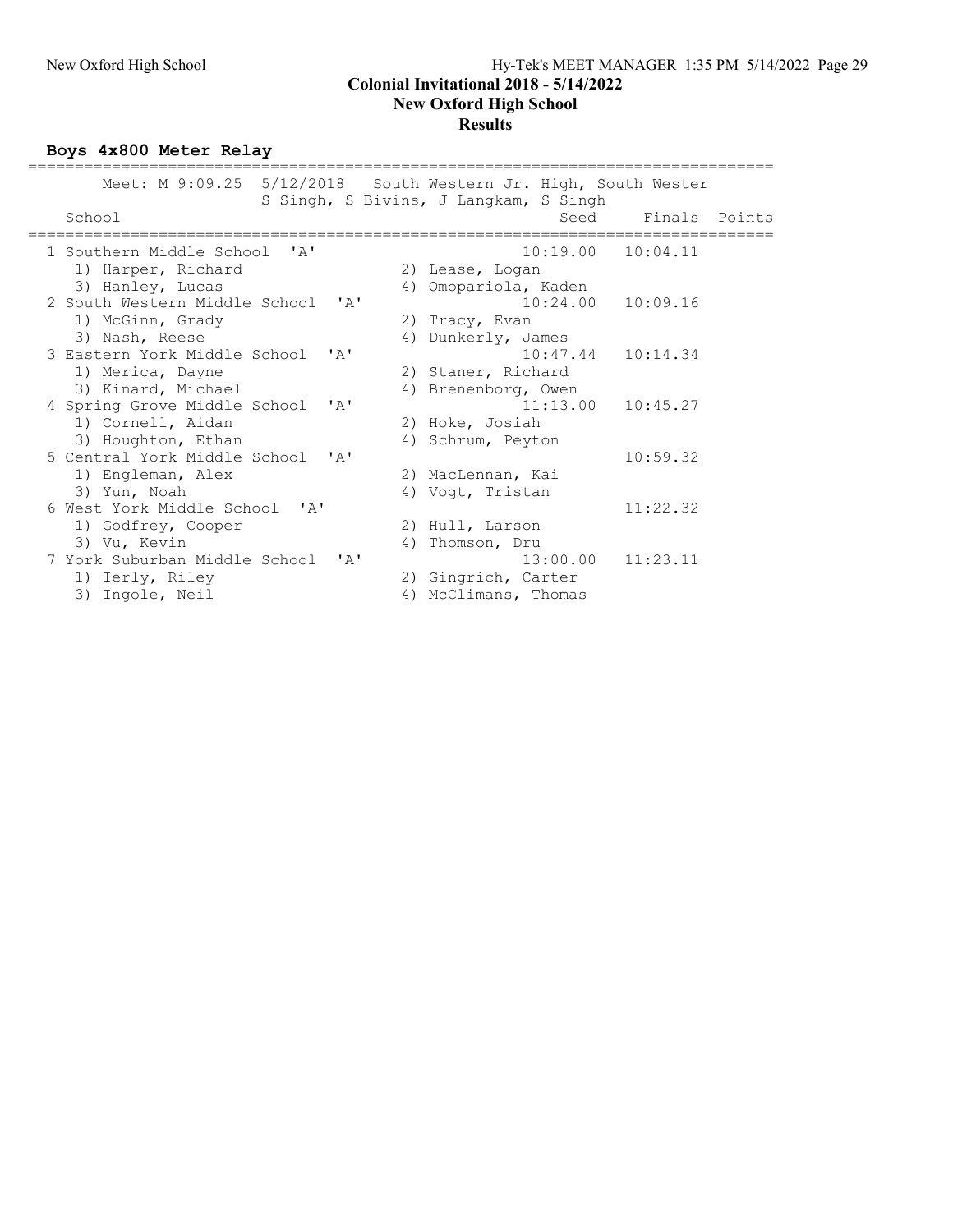### New Oxford High School Hy-Tek's MEET MANAGER 1:35 PM 5/14/2022 Page 30 Colonial Invitational 2018 - 5/14/2022 New Oxford High School **Results**

Boys High Jump

| Name                                                                                                                                                                                                                                                                                                                                                          | Meet: M 5-11 5/14/2014 Bodhi Wilson, York Suburban<br>Year School                                                                                                                                                                                                                                 | Seed                                                                                                                                                                                                       | Finals Points                                                                                                                                                                                                                        |  |
|---------------------------------------------------------------------------------------------------------------------------------------------------------------------------------------------------------------------------------------------------------------------------------------------------------------------------------------------------------------|---------------------------------------------------------------------------------------------------------------------------------------------------------------------------------------------------------------------------------------------------------------------------------------------------|------------------------------------------------------------------------------------------------------------------------------------------------------------------------------------------------------------|--------------------------------------------------------------------------------------------------------------------------------------------------------------------------------------------------------------------------------------|--|
| 1 Dinges, Caleb<br>2 Pridham, Victor<br>3 Hubbard, Lane<br>Warren, Julius<br>5 Johnson, Legend<br>6 Widener, Carson<br>6 Johnson, Nyrobi<br>7 Payne, Kendall<br>-- Tracy, Evan<br>-- Smith, Yeager<br>-- Bradford, Jarod<br>-- Abell, Jedi<br>-- Walker, Ben<br>-- Graham, Nikolai<br>-- Kasper, Sauter<br>-- Ierly, Riley<br>-- Shue, Dylan<br>-- Fritz, Ian | Spring Grove<br>Gettysburg A<br>Bermudian Springs<br>Gettysburg A<br>York Suburba<br>New Oxford M<br>Central York<br>Central York<br>South Wester<br>New Oxford M<br>West York Mi<br>Hanover Midd<br>Southern Mid<br>Southern Mid<br>South Wester<br>York Suburba<br>Hanover Midd<br>Eastern York | $6 - 03.00$<br>$5 - 02.00$<br>5-03.00<br>$5 - 03.00$<br>$5 - 01.00$<br>$4 - 08.00$<br>$4 - 10.00$<br>$4 - 08.00$<br>$4 - 08.00$<br>$4 - 08.00$<br>$4 - 08.00$<br>$4 - 08.00$<br>$4 - 08.00$<br>$4 - 10.00$ | $5 - 11.00M$<br>$5 - 02.00$<br>$5 - 03.00$ $4 - 10.00$<br>$J4 - 10.00$<br>$J4 - 10.00$<br>$5 - 02.00$ $4 - 08.00$<br>$5 - 01.00$ $4 - 08.00$<br>$5 - 00.00$ $J4 - 08.00$<br>ΝH<br>ΝH<br>ΝH<br>ΝH<br>ΝH<br>ΝH<br>ΝH<br>ΝH<br>ΝH<br>NΗ |  |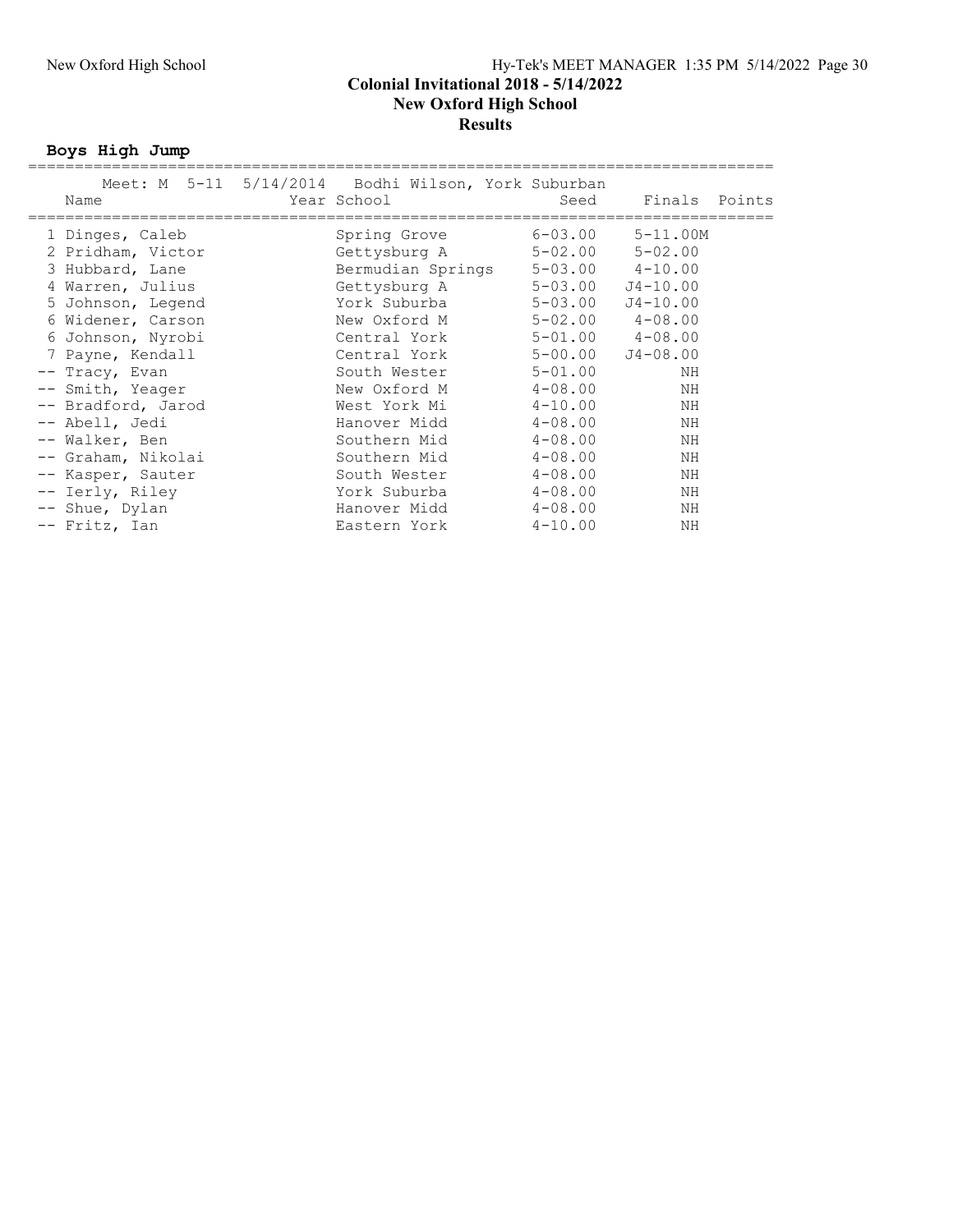Boys Long Jump

|                     | Meet: M 19-06.50 5/9/2009 Wisarut Jampatho, Red Lion |              |                |
|---------------------|------------------------------------------------------|--------------|----------------|
| Name                | Year School                                          | Seed         | Prelims        |
|                     |                                                      |              |                |
| Preliminaries       |                                                      |              |                |
| 1 Johnson, Nyrobi   | Central York                                         | $17 - 01.00$ | $17 - 04.75$ q |
| 2 Odegaard, Trevor  | Southern Mid                                         | $16 - 10.50$ | $16 - 10.00q$  |
| 3 Johnson, Legend   | York Suburba                                         | $16 - 10.75$ | $16 - 07.00q$  |
| 3 Rosa, Jodsel      | Hanover Midd                                         | $17 - 00.00$ | $16 - 07.00q$  |
| 5 Gwyan, Samir      | William Penn                                         | $16 - 07.00$ | $16 - 00.50q$  |
| 6 Cotter, Austin    | South Wester                                         | $15 - 02.50$ | $15 - 10.00q$  |
| 7 Schmidt, Judah    | West York Mi                                         | $17 - 00.00$ | $15 - 08.00q$  |
| 8 Hubbard, Lane     | Bermudian Springs                                    | $16 - 08.00$ | $15 - 07.50$   |
| 9 Warren, Julius    | Gettysburg A                                         | $16 - 11.00$ | $15 - 07.25$   |
| 10 Klunk, Brogan    | New Oxford M                                         | 16-03.00     | $15 - 06.00$   |
| 11 Jacoby, Kahle    | South Wester                                         | 16-04.00     | $15 - 03.50$   |
| 12 Sqrignoli, Ethan | Eastern York                                         | $16 - 02.00$ | $15 - 02.00$   |
| 13 Widener, Carson  | New Oxford M                                         | $16 - 00.00$ | $15 - 01.50$   |
| 14 Stanton, Jackson | Gettysburg A                                         | $15 - 06.00$ | $15 - 00.25$   |
| 15 O'Brien, Patrick | Southern Mid                                         | $15 - 11.50$ | $14 - 10.50$   |
| 16 Staker, Cole     | Eastern York                                         | 15-09.50     | $14 - 09.00$   |
| 17 Bare, Immanuel   | Central York                                         | $16 - 11.00$ | $14 - 08.00$   |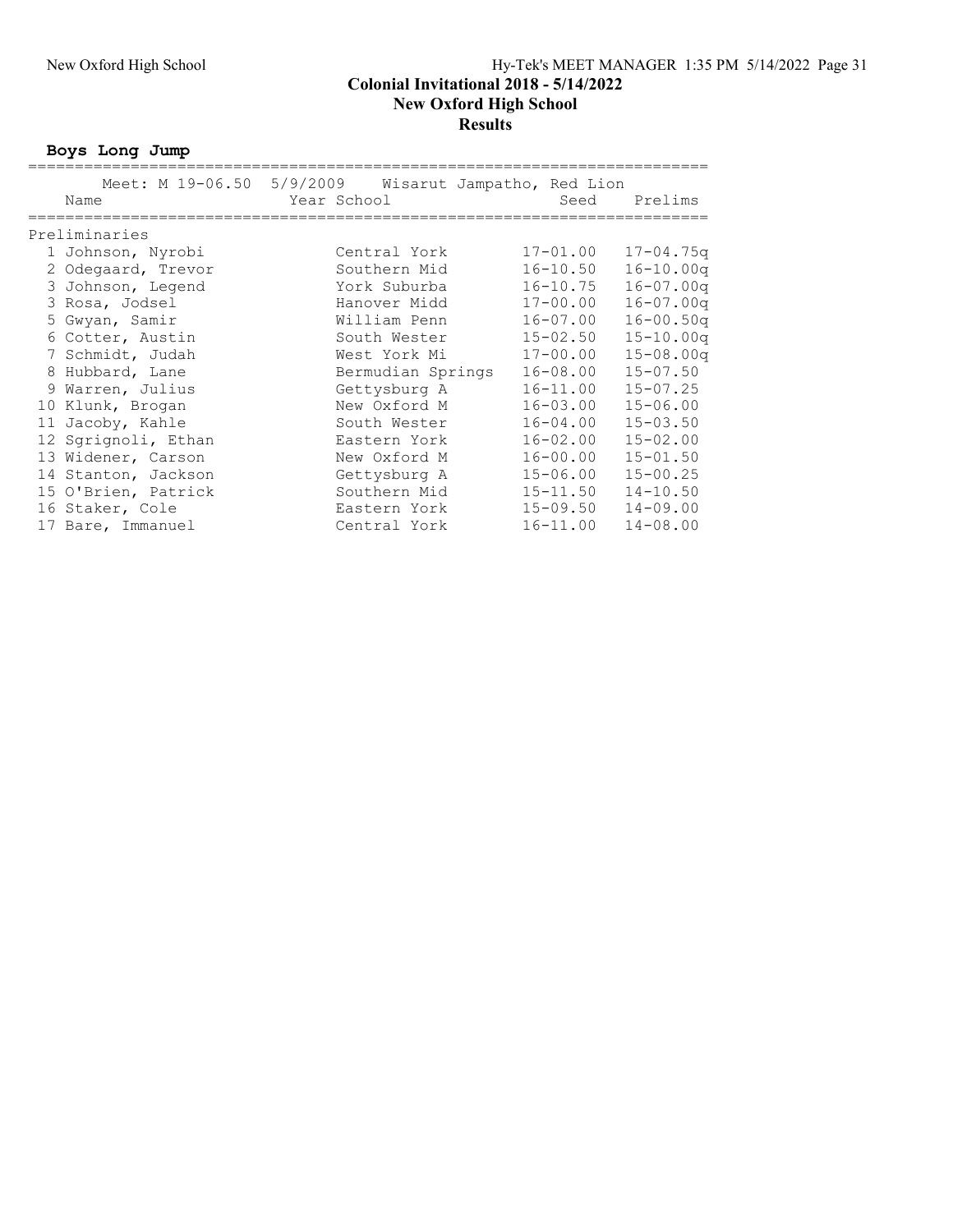### New Oxford High School Hy-Tek's MEET MANAGER 1:35 PM 5/14/2022 Page 32 Colonial Invitational 2018 - 5/14/2022 New Oxford High School Results

## Boys Long Jump

| Meet: M 19-06.50 5/9/2009 |              | Wisarut Jampatho, Red Lion |                           |        |
|---------------------------|--------------|----------------------------|---------------------------|--------|
| Name                      | Year School  | Prelims                    | Finals                    | Points |
|                           |              |                            |                           |        |
| Finals                    |              |                            |                           |        |
| 1 Johnson, Nyrobi         | Central York |                            | $17 - 04.75$ $17 - 04.75$ |        |
| 2 Johnson, Legend         | York Suburba | $16 - 07.00$               | $16 - 07.00$              |        |
| 3 Rosa, Jodsel            | Hanover Midd | $16 - 07.00$               | $J16 - 07.00$             |        |
| 4 Odegaard, Trevor        | Southern Mid | $16 - 10.00$               | $16 - 04.50$              |        |
| 5 Gwyan, Samir            | William Penn | $16 - 00.50$               | $16 - 01.75$              |        |
| 6 Schmidt, Judah          | West York Mi | $15 - 08.00$               | $15 - 11.50$              |        |
| 7 Cotter, Austin          | South Wester | $15 - 10.00$               | $15 - 01.00$              |        |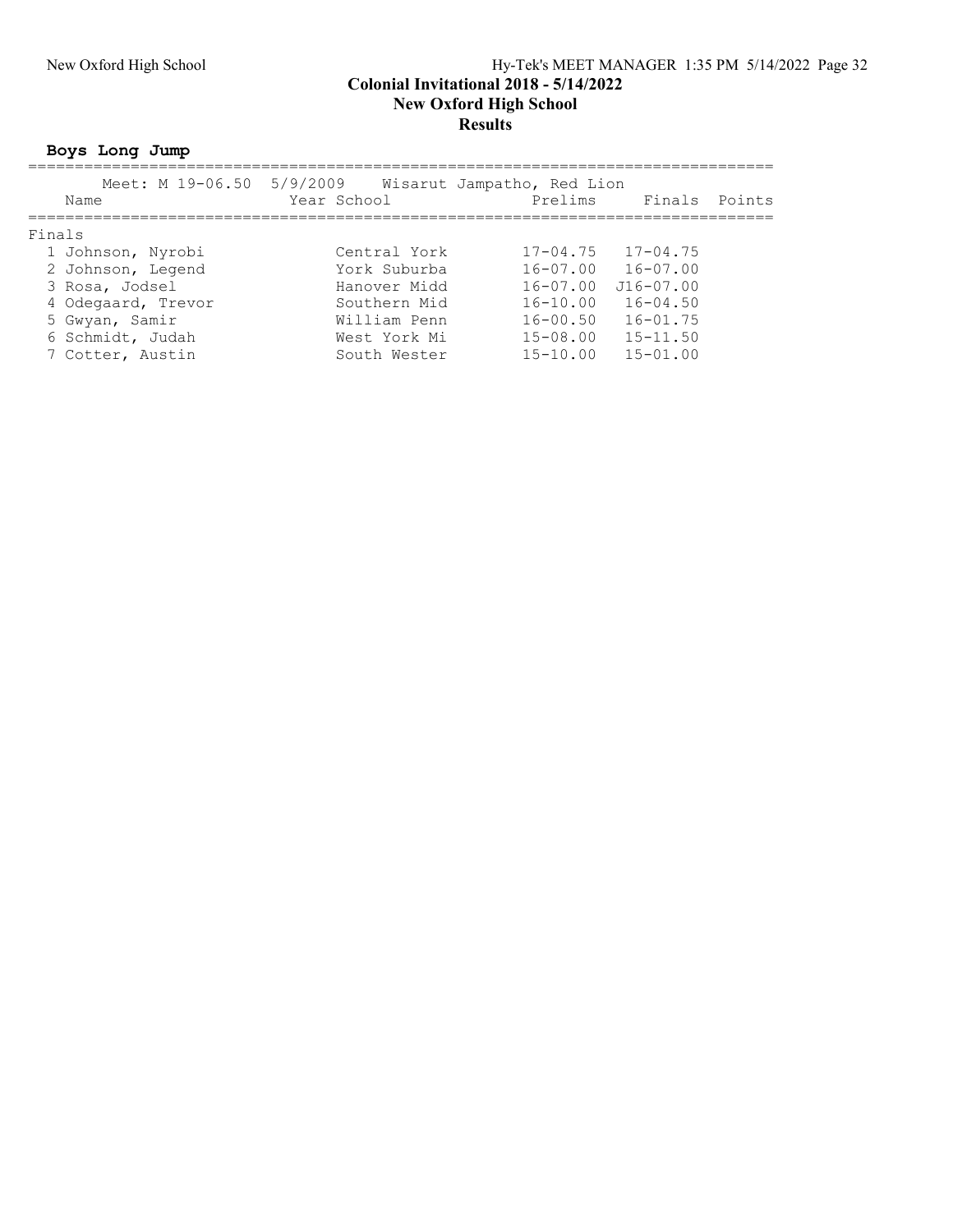#### New Oxford High School Hy-Tek's MEET MANAGER 1:35 PM 5/14/2022 Page 33 Colonial Invitational 2018 - 5/14/2022 New Oxford High School **Results**

Boys Shot Put

| Meet: M 49-09 5/12/2009 | Stephen Lenker, Dallastown |              |               |
|-------------------------|----------------------------|--------------|---------------|
| Name                    | Year School                | Seed         | Prelims       |
|                         |                            |              |               |
| Preliminaries           |                            |              |               |
| 1 Moore, Slade          | West York Mi               | $42 - 06.00$ | $43 - 02.25q$ |
| 2 Geelhaar, Gavin       | Spring Grove               | $40 - 09.00$ | $43 - 01.25q$ |
| 3 Keller, Austin        | Gettysburg A               | $37 - 10.00$ | $38 - 05.75q$ |
| 4 Brokopp, Isaiah       | Southern Mid               | $38 - 00.00$ | $38 - 02.75q$ |
| 5 Murphy, Joseph        | Spring Grove               | $36 - 10.25$ | $37 - 09.00q$ |
| 6 Penn, Cameron         | Central York               | $39 - 10.00$ | $37 - 06.00q$ |
| 7 Fritz, Ian            | Eastern York               | $35 - 00.50$ | $35 - 09.00q$ |
| 8 Brubaker, Nathanial   | Eastern York               | $34 - 06.50$ | $34 - 06.75$  |
| 9 Pacheco, Brayden      | Hanover Midd               | $36 - 02.50$ | $34 - 05.25$  |
| 10 Glass, Elliott       | Gettysburg A               | $34 - 06.00$ | $32 - 11.75$  |
| 11 Ponce, Brandon       | Central York               | $33 - 10.00$ | $32 - 07.00$  |
| 12 Summers, Leo         | New Oxford M               | $32 - 02.50$ | $30 - 10.75$  |
| 13 Wachter, Silas       | South Wester               | $34 - 09.25$ | $30 - 07.25$  |
| 14 Rankin, Tristian     | Southern Mid               | $33 - 00.00$ | $30 - 05.00$  |
| 15 Smith, Leland        | Hanover Midd               | $33 - 11.00$ | $29 - 07.25$  |
| 16 Clement, Jaleel      | South Wester               | $33 - 04.50$ | $29 - 03.50$  |
| 17 Angeles, Fernando    | New Oxford M               | $31 - 09.00$ | $29 - 03.00$  |
| 18 Godfrey, Aiden       | West York Mi               | $27 - 03.00$ | $27 - 03.50$  |
| 19 Coldiron, Noah       | York Suburba               | $21 - 09.00$ | $20 - 03.75$  |
| 20 Richard, Elliot      | York Suburba               | 19-03.75     | $19 - 02.00$  |
|                         |                            |              |               |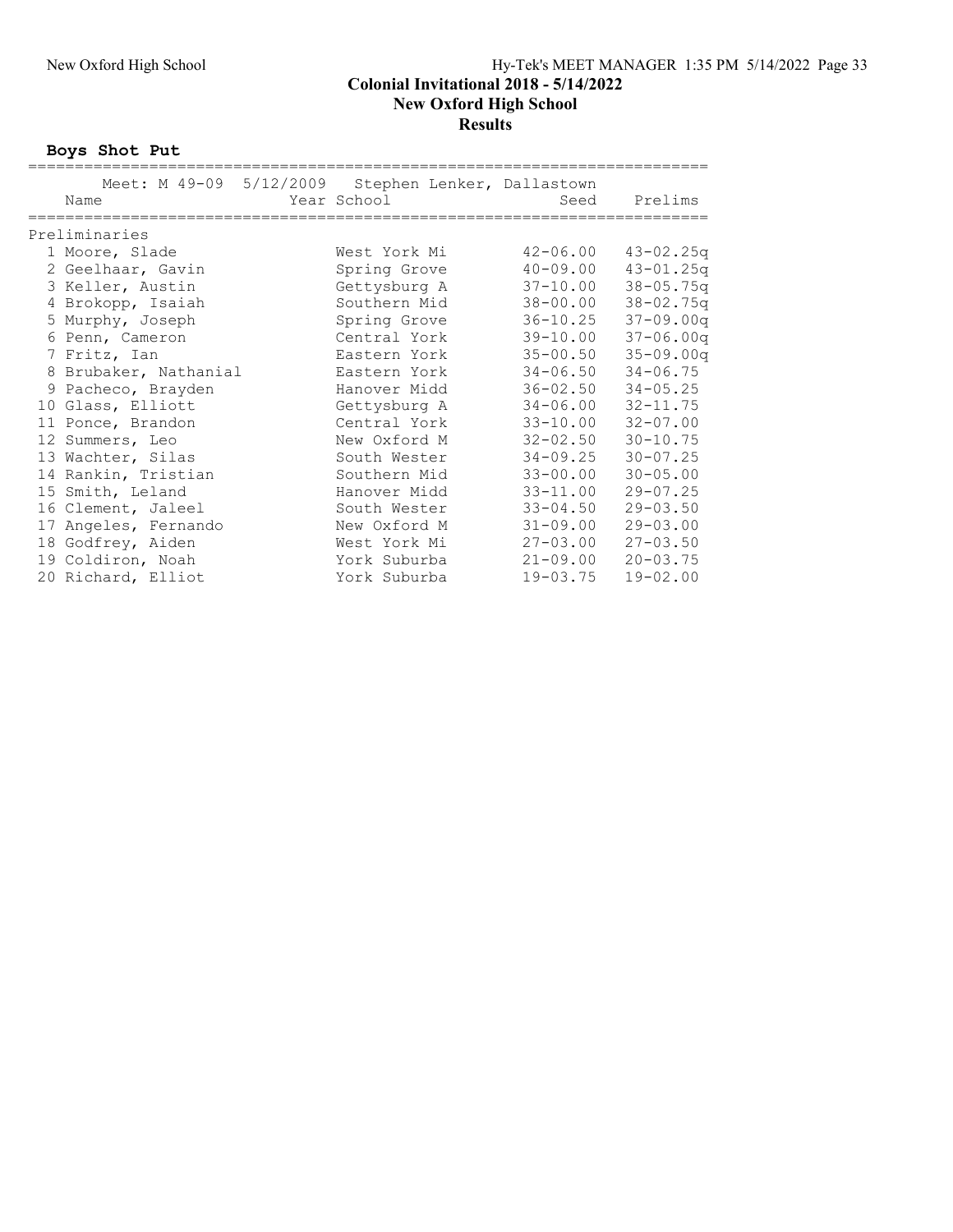### New Oxford High School Hy-Tek's MEET MANAGER 1:35 PM 5/14/2022 Page 34 Colonial Invitational 2018 - 5/14/2022 New Oxford High School Results

## Boys Shot Put

| Meet: M 49-09 5/12/2009<br>Name | Stephen Lenker, Dallastown<br>Year School | Prelims      | Finals       | Points |
|---------------------------------|-------------------------------------------|--------------|--------------|--------|
| Finals                          |                                           |              |              |        |
| 1 Moore, Slade                  | West York Mi                              | $43 - 02.25$ | $43 - 09.25$ |        |
| 2 Geelhaar, Gavin               | Spring Grove                              | $43 - 01.25$ | $43 - 01.25$ |        |
| 3 Keller, Austin                | Gettysburg A                              | $38 - 05.75$ | $38 - 05.75$ |        |
| 4 Murphy, Joseph                | Spring Grove                              | $37 - 09.00$ | $38 - 03.50$ |        |
| 5 Brokopp, Isaiah               | Southern Mid                              | $38 - 02.75$ | $38 - 02.75$ |        |
| 6 Penn, Cameron                 | Central York                              | $37 - 06.00$ | $37 - 06.00$ |        |
| 7 Fritz, Ian                    | Eastern York                              | $35 - 09.00$ | $35 - 09.00$ |        |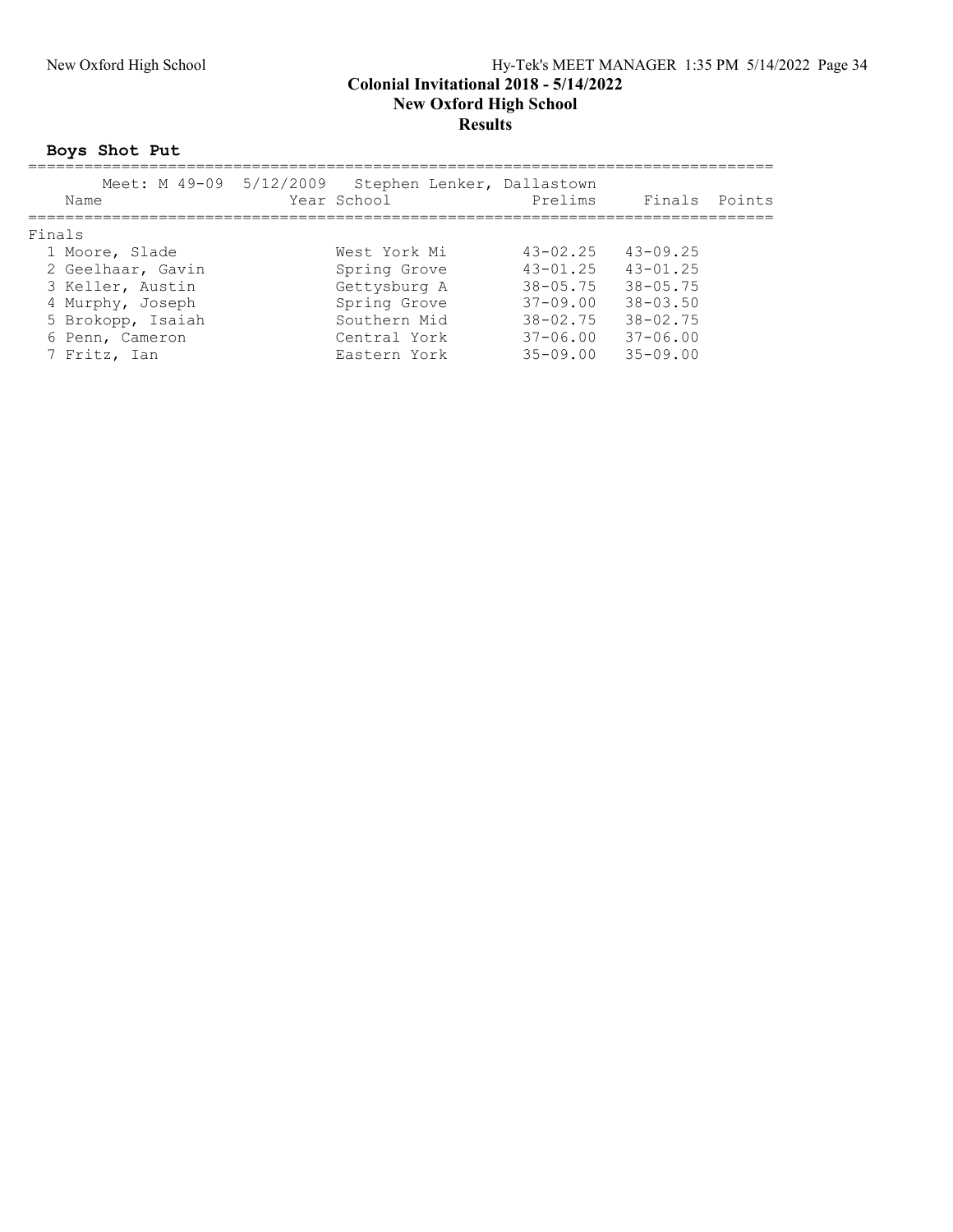### Boys Discus Throw

|                     | Meet: M 148-09 5/13/2017 Marc Astacio, Dallastown A |              |             |
|---------------------|-----------------------------------------------------|--------------|-------------|
| Name                | Year School                                         | Seed         | Prelims     |
|                     |                                                     |              |             |
| Preliminaries       |                                                     |              |             |
| 1 Keller, Austin    | Gettysburg A                                        | $129 - 00$   | $126 - 02q$ |
| 2 Geelhaar, Gavin   | Spring Grove                                        | $135 - 07$   | $119 - 11q$ |
| 3 Shultz, Chase     | Spring Grove                                        | $114 - 03$   | $114 - 09q$ |
| 4 Moore, Slade      | West York Mi                                        | $126 - 08$   | $109 - 09q$ |
| 5 Olewiler, Karter  | New Oxford M                                        | $105 - 02$   | $104 - 11q$ |
| 6 Ponce, Brandon    | Central York                                        | $97 - 00$    | $103 - 11q$ |
| 7 Enck, Camden      | Southern Mid                                        | $97 - 03$    | $103 - 03q$ |
| 8 Clabaugh, Gabe    | Southern Mid                                        | 99-00        | $99 - 00$   |
| 9 Brubaker, Richard | Eastern York                                        | $104 - 07$   | $98 - 06$   |
| 10 Pacheco, Brayden | Hanover Midd                                        | $06 - 07.50$ | $94 - 01$   |
| 11 Granger, Brody   | Gettysburg A                                        | 81-00        | $83 - 06$   |
| 12 Fritz, Ian       | Eastern York                                        | 96-06 7      | $82 - 07$   |
| 13 Gilson, Brock    | Central York                                        | 65-07        | $79 - 08$   |
| 14 Wachter, Silas   | South Wester                                        | $91 - 07$    | $79 - 01$   |
| 15 Godfrey, Aiden   | West York Mi                                        | $72 - 03$    | $78 - 03$   |
| 16 Patro, Justin    | Hanover Midd                                        | $90 - 07$    | $76 - 06$   |
| 17 Davis, Gabe      | New Oxford M                                        | 65-10.50     | $65 - 01$   |
| 18 Clement, Jaleel  | South Wester                                        | 88-11        | $60 - 04$   |
| 19 Richard, Elliot  | York Suburba                                        | $55 - 05$    | $56 - 10$   |
| 20 Coldiron, Noah   | York Suburba                                        | $62 - 00$    | $55 - 05$   |